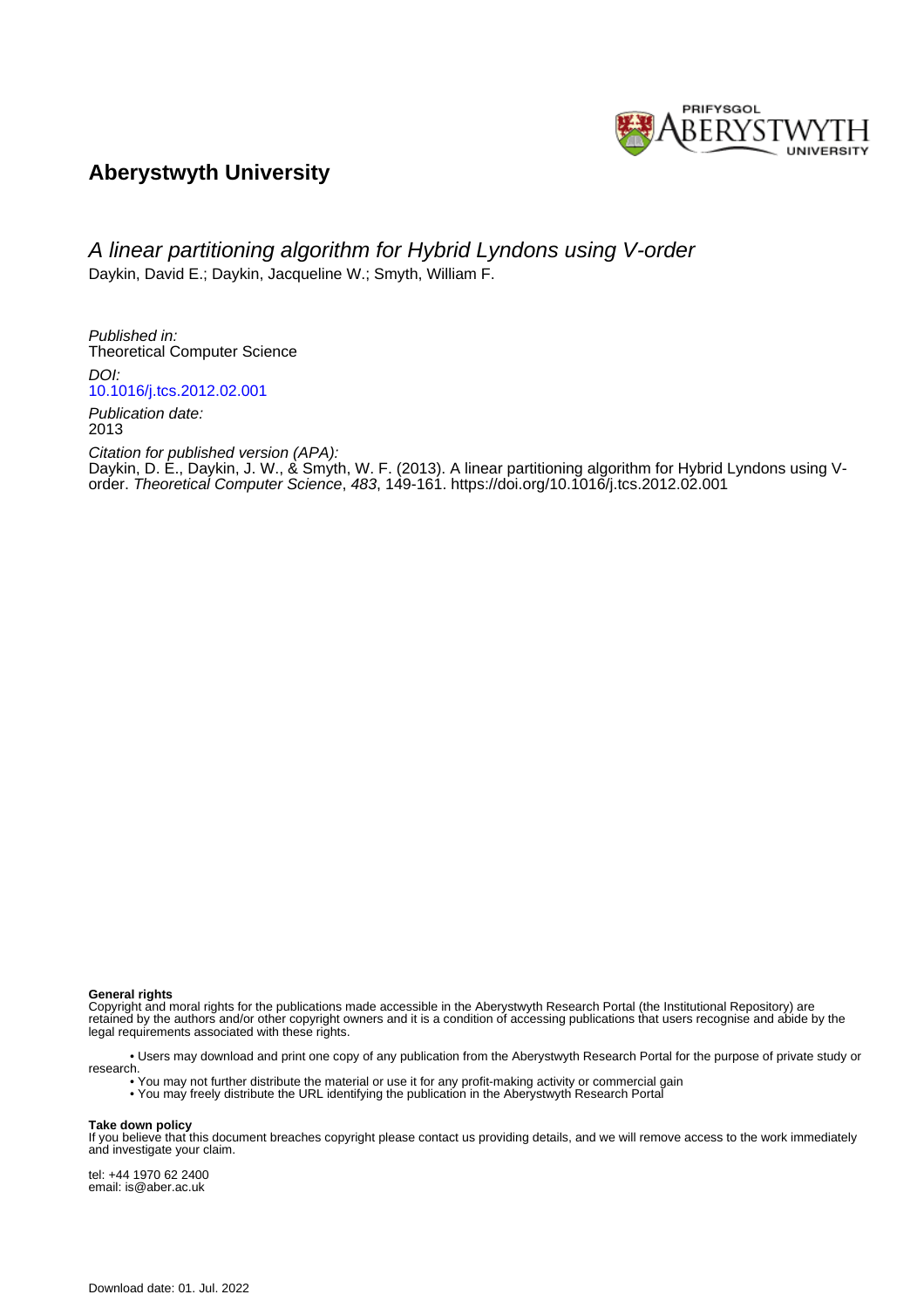Contents lists available at [SciVerse ScienceDirect](http://www.elsevier.com/locate/tcs)

# Theoretical Computer Science



In this paper we extend previous work on unique maximal factorization families (UMFFs) and a total (but non-lexicographic) ordering of strings called *V*-order. We present new combinatorial results for *V*-order, in particular concatenation under *V*-order. We propose linear-time RAM algorithms for string comparison in *V*-order and for Lyndonlike factorization of a string into *V*-words. This asymptotic efficiency thus matches that of the corresponding algorithms for lexicographical order. Finally, we introduce Hybrid Lyndon words as a generalization of standard Lyndon words, and hence propose extensions

# A linear partitioning algorithm for Hybrid Lyndons using *V*-order[✩](#page-1-0)

D[a](#page-1-1)vid E. Daykin<sup>a</sup>, Jacqueline W. Daykin <sup>[b,](#page-1-2)[c,](#page-1-3)\*</sup>, W.F. Smyth <sup>c,[d](#page-1-5)</sup>

<span id="page-1-1"></span><sup>a</sup> *Department of Mathematics, University of Reading, UK*

<span id="page-1-2"></span><sup>b</sup> *Department of Computer Science, Royal Holloway, University of London, UK*

<span id="page-1-3"></span><sup>c</sup> *Department of Informatics, King's College, University of London, UK*

<span id="page-1-5"></span><sup>d</sup> *Algorithms Research Group, Department of Computing & Software, McMaster University, Hamilton ON L8S 4K1, Canada*

a b s t r a c t

### a r t i c l e i n f o

*Keywords:* Algorithm Alphabet Circ-UMFF Concatenate Factor Hybrid Lyndon Lexicographic order Lyndon Maximal RAM String Total order UMFF *V*-order Word *V*-word

## **1. Introduction**

# This paper explores a generalization of Lyndon words known as circ-UMFFs; that is, families of strings which permit the unique maximal factorization of any given string [\[9,](#page-13-0)[10](#page-13-1)[,12\]](#page-13-2). For over half a century, both the combinatorics and algorithmics of Lyndon words have been studied extensively [\[4](#page-13-3)[,16,](#page-13-4)[19](#page-13-5)[,22\]](#page-13-6). Lyndon words have been applied in tackling a surprisingly wide range of problems: the Burrows–Wheeler Transform and data compression [\[3](#page-13-7)[,17\]](#page-13-8), musicology [\[1\]](#page-13-9), bioinformatics [\[15\]](#page-13-10), cryptanalysis [\[20\]](#page-13-11), string combinatorics [\[12](#page-13-2)[,18](#page-13-12)[,22\]](#page-13-6), and free Lie algebras [\[21\]](#page-13-13). We therefore study circ-UMFFs as generalizations of Lyndon words in order to extend the range of applications.

of factorization algorithms to other forms of order.

A *circ-UMFF* W (see below, [Definitions](#page-3-0) [2.2](#page-3-0) and [2.5\)](#page-3-1) is an infinite collection of strings on some alphabet Σ, such that every string in Σ<sup>∗</sup> can be expressed as a unique concatenation of maximum-length elements of W – what we call a *max factorization* – with the additional requirement that no two elements of W can be rotations of each other. It turns out [\[9,](#page-13-0)[10\]](#page-13-1) that for a circ-UMFF W, the strings  $w_i$  of W satisfy an *UMFF-order*  $\lt w_i$ , a total order over all the elements of W such that every max factorization  $w_1w_2\cdots w_k$  of a string **x** over W satisfies

$$
w_1 \geq_{\mathcal{W}} w_2 \geq_{\mathcal{W}} \cdots \geq_{\mathcal{W}} w_k. \tag{1}
$$

<span id="page-1-6"></span>





© 2012 Elsevier B.V. All rights reserved.

<span id="page-1-0"></span> $\hat{\phi}$  A preliminary version of these results appeared in Daykin et al. (2011) [\[13\]](#page-13-14). The authors acknowledge the contribution of two anonymous referees whose suggestions and ideas have materially improved this paper. The work of the third author was supported in part by the Natural Sciences & Engineering Research Council of Canada.

<span id="page-1-4"></span><sup>∗</sup> Corresponding author at: Department of Informatics, King's College, University of London, UK.

*E-mail addresses:* [J.Daykin@cs.rhul.ac.uk,](mailto:J.Daykin@cs.rhul.ac.uk) [jackie.daykin@kcl.ac.uk](mailto:jackie.daykin@kcl.ac.uk) (J.W. Daykin), [smyth@mcmaster.ca](mailto:smyth@mcmaster.ca) (W.F. Smyth).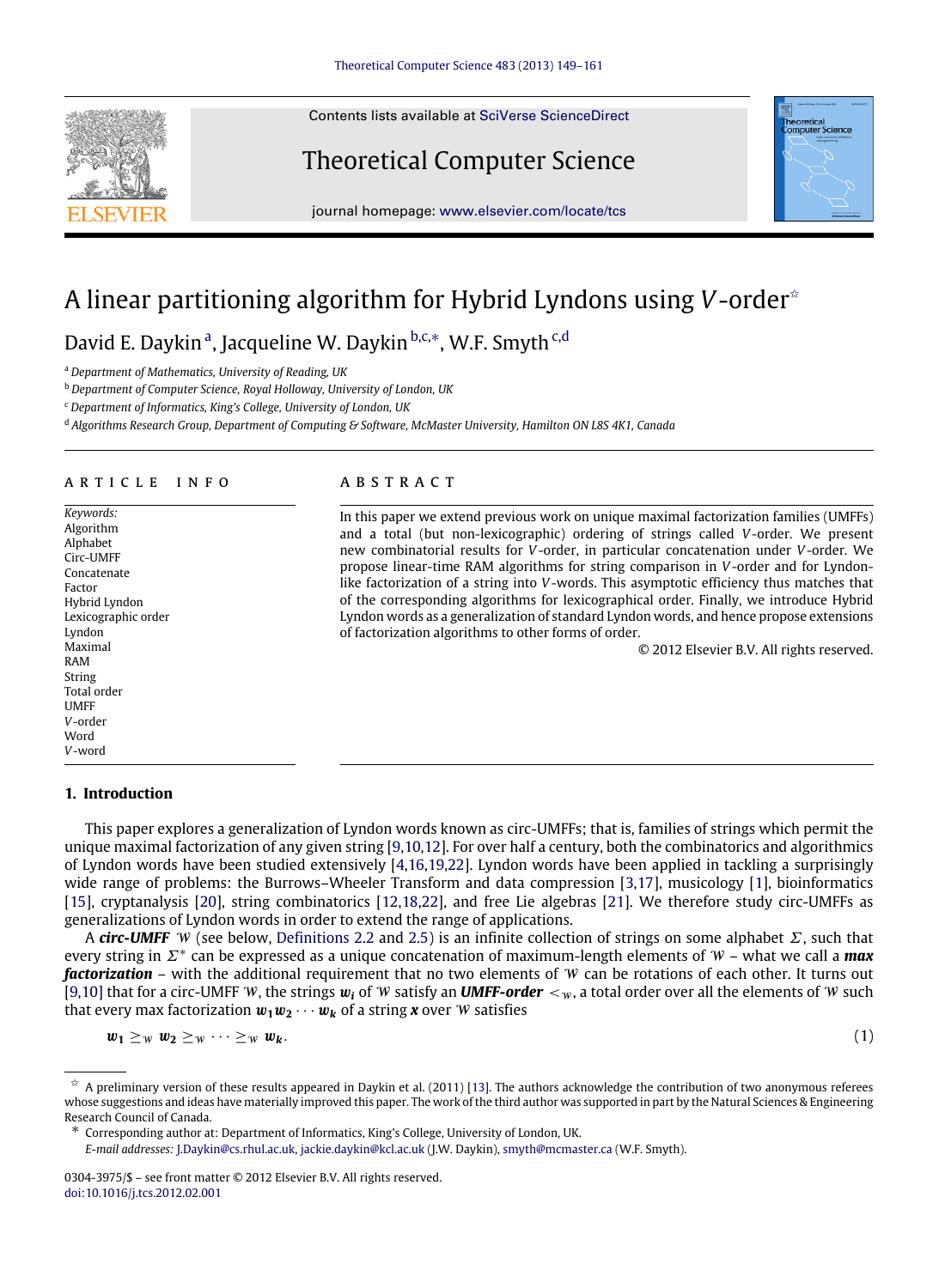Thus, by virtue of its defining properties, a circ-UMFF satisfies, in terms of UMFF-order, an analogue or generalization of the Lyndon factorization theorem [\[4\]](#page-13-3), which guarantees that the Lyndon words  $\mathcal{L}$ , in terms of lexicographic order (*lexorder*), provide a unique maximal factorization [\(1\)](#page-1-6) of every string *x*. In other words, L is an *example* of a circ-UMFF W, suggesting that other orderings of the strings  $x \in \Sigma^+$  may yield alternative circ-UMFFs distinct from L. Various alternative orderings were subsequently introduced in [\[9\]](#page-13-0):

- binary circ-UMFFs including *B*-words from the Block total order and *T* -words from the Type total order;
- the *V*-word circ-UMFF derived from *V*-order on an arbitrary alphabet [\[6,](#page-13-15)[8\]](#page-13-16).

The latter is our focus here.

In this paper we first extend combinatorial insights into *V*-order and the associated circ-UMFF factors, *V*-words. For instance, we show that, unlike lexorder, any subsequence of a string precedes the string in *V*-order. Surprisingly, although *V*-order is not immediately intuitive, it gives rise to *V*-words which exhibit similar structure to Lyndon words. One similarity is that when factoring into Lyndon words, a lesser letter than the first denotes the start of a new factor, while with *V*-words this occurs with a larger letter. So, interestingly, *V*-words are analogues of Lyndon words, defined using a simple extension of lexorder, *lex-extension*, a combination of lexorder and *V*-order. These various insights lead to efficient new RAM algorithms for comparing strings in *V*-order and for factoring them into *V*-words. See [\[2\]](#page-13-17) for a representation of rhythms in Central African music in terms of such a factorization.

More generally, when comparing strings lexicographically, any secondary ordering method can be applied to prescribed substrings. Based on the general form of lex-extension ordering, we define the concept of *Hybrid Lyndons* and show that *V*-words are an instance of this new class of Lyndon words. Then, since *V*-words are defined using lex-extension, an associated factorization algorithm naturally arises from the modification of existing Lyndon partitioning algorithms [\[16\]](#page-13-4).

The Lyndon factorization for both RAM and PRAM algorithms has linear complexity [\[7,](#page-13-18)[11](#page-13-19)[,14,](#page-13-20)[16](#page-13-4)[,22\]](#page-13-6), achievable with or without the use of recursion. We compare substrings **u**, **v** nonrecursively in *V*-order, also achieving linear time by means of a method based on identification of the longest common suffix of the substrings  $u$ ,  $v$  and implemented using a simple doubly-linked list.

The currently identified (and, as far as we know, non-exhaustive) classes of circ-UMFFs are type Flight Deck and type Acrobat [\[12\]](#page-13-2). Since both Lyndon words and *V*-words belong to the Flight Deck class, which requires that all letters in a factor are not less than the first in UMFF-order, this paper also advances knowledge of this class of circ-UMFFs. We compare and contrast results for concatenation of Lyndon versus *V*-word factors: concatenation of Lyndon words is always in the same order as the defining lexorder of those words [\[16\]](#page-13-4), whereas *V*-words demonstrate a variety of orders; indeed these two types of factors even exhibit different UMFF-behavior for a pair of strings according to the ordering of the first letters in each string. Similarly to the co-Lyndon circ-UMFF [\[12\]](#page-13-2), the *V*-word alphabet is in reverse order to that of the defining *V*-order.

We show that for a given string *x*, the lexicographic factorization of *x* into Lyndon words is distinct from the *V*-order factorization of *x* into *V*-words. Hence we have different methods for string factorization. Once a string has been decomposed over a circ-UMFF, say the Lyndon words, the factors are then maximal and thus final. Given an alternative circ-UMFF, say *V*-words, the Lyndon factors can be re-factored allowing for deeper burrowing into the string, for example yielding a subsequence of *V*-word prefixes, suffixes or substrings of all the Lyndon factors. Thus, algorithms for additional circ-UMFFs may lead to computing further subsequences of interest.

Additionally, the existence of a variety of circ-UMFFs opens the way to new optimization problems, for instance minimizing/maximizing the number of factors in a string partition. Indeed, given linear factorization methods, it costs linear time overall to determine an optimal factorization.

The structure of this paper is as follows. We first review the circ-UMFF theory relevant to this work in Section [2,](#page-2-0) followed by a discussion of *V*-order and associated new combinatorial results in Section [3.](#page-4-0) An algorithm for fast *V*-order string comparison is described in Section [4,](#page-9-0) then applied in Section [5](#page-11-0) to achieve linear-time Lyndon-like factorization using *V*-order.

Note that the terms *string* and *word* mean the same thing (see References), hence we use both here. Also, for any examples included which use either the Roman alphabet or the non-negative integers, the natural order will be assumed, that is  $\{a < b < c < \cdots < z\}$  and  $\{0 < 1 < 2 < \cdots\}$ . All strings are written in mathbold: **x**, **w**, and so on.

### <span id="page-2-0"></span>**2. Unique maximal factorization families (UMFFs)**

We commence with a summary of relevant UMFF theory from the fuller version given in [\[12\]](#page-13-2). Note that we use standard terminology from automata theory and stringology (see definitions in [\[22\]](#page-13-6)). For brevity we write *lexorder* for lexicographic order, and *co-lexorder* for complementary lexorder; then, if a string *x* is less than a string *y* in lexorder, we write *x* < *y* and  $y > x$ .

A string w is called a *factor* of a string  $x[1..n]$  if and only if  $w = x[i..j]$  for  $1 \le i \le j \le n$ . Note that a factor is necessarily nonempty. If  $x = w_1w_2 \cdots w_k$ ,  $1 \le k \le n$ , then  $w_1w_2 \cdots w_k$  is said to be a **factorization** of x; moreover, when every factor  $w_j$ ,  $1 \leq j \leq k$ , belongs to a specified set W, this is a **factorization of x over** W, denoted by  $F_w(\mathbf{x})$ .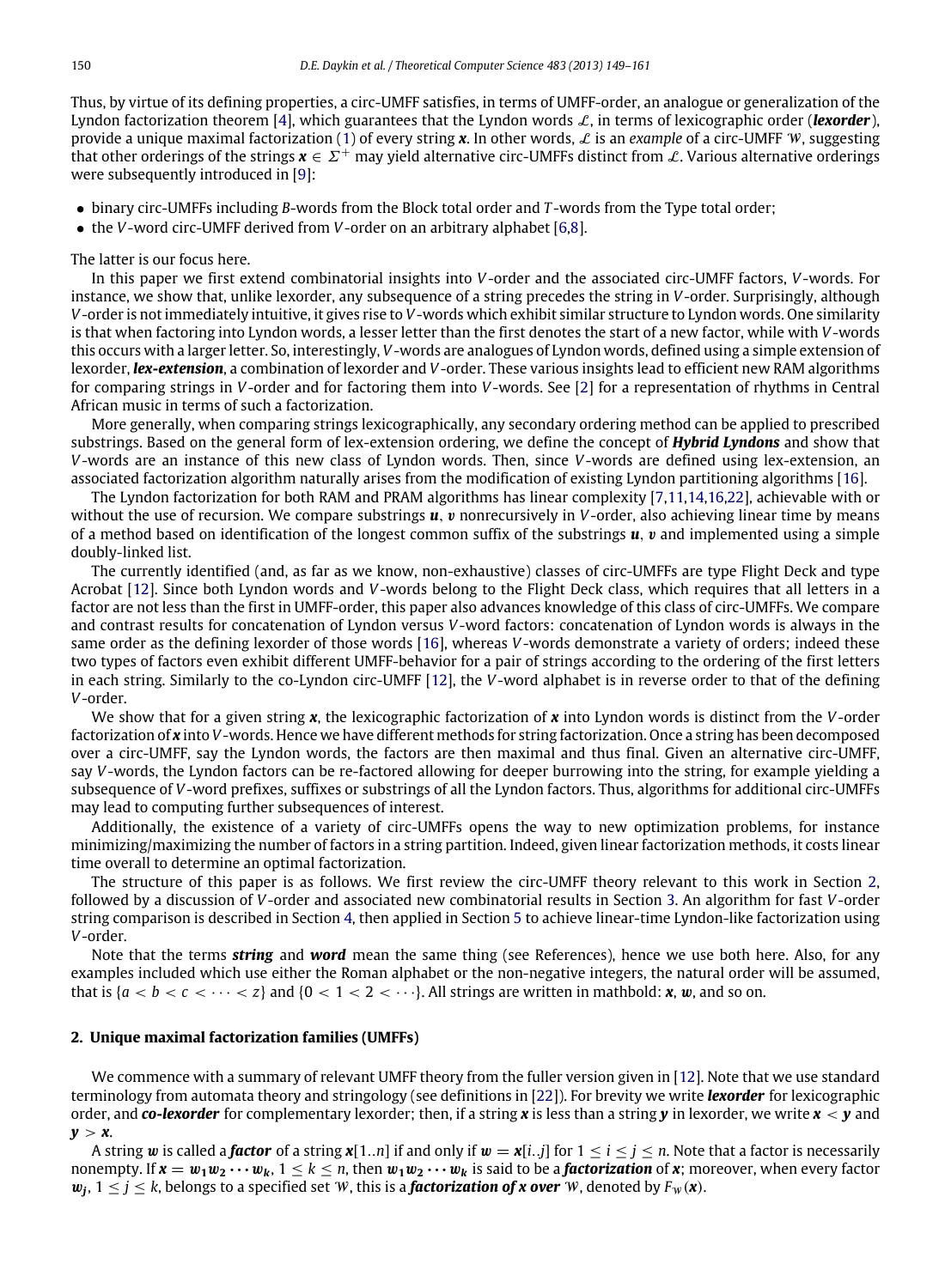**Definition 2.1.** A subset  $W \subseteq \Sigma^+$  is a *factorization family* (FF) if and only if for every nonempty string *x* on  $\Sigma$  there exists a factorization  $F_W(\boldsymbol{x})$ .

For some string **x** and some FF W, suppose  $x = w_1w_2\cdots w_k$ , where  $w_j \in W$  for every  $1 \le j \le k$ . For some  $1 \le k' \le k$ , write  $x = uw_{k'}v$ , where  $u = w_1w_2\cdots w_{k'-1}$  (empty if  $k' = 1$ ) and  $v = w_{k'+1}w_{k'+2}\cdots w_k$  (empty if  $k' = k$ ). Suppose that there does not exist a suffix  $u'$  of  $u$  nor a prefix  $v'$  of  $v$  such that  $u'w_{k'}v' \neq w_{k'}$  and  $u'w_{k'}v' \in W$ ; then  $w_{k'}$  is said to be a max  $\bm{factor}$  of  $\bm{x}$ . If *every* factor  $\bm{w_{k'}}$  is max, then the factorization  $F_{\bm{W}}(\bm{x})$  is itself said to be  $\bm{max}$ . Observe that a max factorization must be unique: there exists no other max factorization of *x* that uses only elements of W.

<span id="page-3-0"></span>**Definition 2.2.** Let W be an FF on an alphabet Σ. Then W is a *unique maximal factorization family* (UMFF) if and only if there exists a max factorization  $F_W(\mathbf{x})$  for every string  $\mathbf{x} \in \Sigma^+$ .

<span id="page-3-3"></span>**Lemma 2.3** (*The* **xyz** *Lemma* [\[9\]](#page-13-0)). An FF W is an UMFF if and only if whenever  $xy, yz \in W$  for some nonempty  $y$ *, then*  $xyz \in W$ .

The next result establishes that a max factorization is indeed a partition of a string with no overlapping factors. It is also relevant to the parallel PRAM Lyndon algorithm in [\[14\]](#page-13-20) where recursion is applied to refactor previously factored substrings.

<span id="page-3-2"></span>**Corollary 2.4** ([\[12\]](#page-13-2)). Suppose  $x = u_1u_2 \cdots u_m$  and W is an UMFF, where for every  $1 \le j \le m$ ,  $u_i \in W$ . Then we can write the *max factorization*  $F_w(\mathbf{x}) = \mathbf{w}_1 \mathbf{w}_2 \cdots \mathbf{w}_k$ *, where* 

$$
w_1 = u_{j_0+1} \cdots u_{j_1}, \qquad w_2 = u_{j_1+1} \cdots u_{j_2}, \ldots, \qquad w_k = u_{j_{k-1}+1} \cdots u_{j_k},
$$

 $0 = j_0 < j_1 < j_2 < \cdots < j_{k-1} < j_k = m.$ 

Our algorithms execute on circ-UMFFs, with an associated rule for concatenation. To define these ideas, we first give a few basic stringological definitions [\[22\]](#page-13-6):

- If for some string **x** we can write  $x = uv = wu$  for some nonempty **u**, then we say that **x** has **border u**; if no such **u** exists, then *x* is said to be *border-free*.
- If we can write  $x = u^k$  for some nonempty  $u$  and some integer  $k > 1$ , we say that  $x$  is a *repetition*; otherwise, we say that *x* is *primitive*.
- If a string  $x = uv$ , then  $vu$  is said to be a **rotation** (cyclic shift) of  $x$ , specifically the  $|u|$ <sup>th</sup> rotation  $R_{|\bm{u}|}(x)$ , where  $|u| \in \{0, \ldots, |x|\}.$  Note that  $R_0(x) = R_{|x|}(x).$

<span id="page-3-1"></span>**Definition 2.5.** An UMFF W over  $\Sigma^+$  is a *circ-UMFF* if and only if it contains exactly one rotation of every primitive string  $x \in \Sigma^{+}$ .

<span id="page-3-6"></span>The set of strings consisting of increasing integers is an example of an UMFF that is not a circ-UMFF (see [\[10\]](#page-13-1) for further examples).

**Definition 2.6.** If a circ-UMFF W contains strings *u*, *v* and *uv*, we write  $u <_w v$  (called the W-order).

<span id="page-3-5"></span>The next theorem provides characterizations of circ-UMFFs that will be frequently used in the following sections:

**Theorem 2.7** (*[\[10\]](#page-13-1)*)**.** *Let* W *be a circ-UMFF.*

- (1) If  $u \in W$  then  $u$  is border-free.
- (2) If  $u, v \in W$  and  $u \neq v$  then  $uv$  is primitive.
- (3) If  $u, v \in W$  and  $u \neq v$  then  $uv \in W$  or  $vu \in W$  *(but not both).*
- (4) If  $u, v, uv \in W$  then  $u <_w v$  and  $<_w w$  is a total order of W.
- (5) If  $w \in W$  and  $|w| > 2$  then there exist  $u, v \in W$  with  $w = uv$ .

An example of W-order is lexorder which gives the Lyndon circ-UMFF, denoted here as  $\mathcal{L}$ . Recall [\[16\]](#page-13-4) that for Lyndon words, the  $\hat{w}$ -order of the factors is just lexorder, the same as the order normally applied to the strings in  $\Sigma^*$ .

Suppose now that the elements of  $\Sigma^*$  are totally ordered under  $<_\tau$ , say, and that  $W$  is a circ-UMFF. It may then happen that for distinct strings *u* and *v*, *u*  $\lt_\tau$  *v* while  $v \lt_\psi u$  (see [\[12\]](#page-13-2)). Thus if  $\lt_\tau$  is used to select a rotation as in [Definition](#page-3-1) [2.5](#page-3-1) (for example, lexorder for Lyndon words), then we may need to distinguish whether the generated  $W$ -order is coincidental or otherwise to the order  $\lt_{\mathcal{T}}$ .

<span id="page-3-4"></span>**Definition 2.8.** Suppose that the strings of  $\Sigma^*$  are ordered according to a total order  $<_\mathcal{T}$ , and that W is a circ-UMFF on  $\Sigma^*$ . If, for every  $u, v \in W$  such that  $u <_W v$ ,

(1) it follows that  $\mathbf{u} <_{\tau} \mathbf{v}$ , then we write  $\mathbf{W} \equiv \mathbf{T}$ ;

(2) it follows that  $v <_\tau u$ , then we write  $W \equiv \overline{\mathcal{T}}$ .

A simple example of  $W = \overline{T}$  arises if we define  $\lt_{T}$  as lexorder while W is defined as *co-lexorder* (that is, lexorder of reversed strings [\[12\]](#page-13-2)). Note that defining W as lexorder on some other ordering of  $\Sigma$  would yield W  $\neq \mathcal{T}$  and W  $\neq \overline{\mathcal{T}}$ . See below, lexicographic extension, [Definition](#page-6-0) [3.9](#page-6-0) and [Lemma](#page-7-0) [3.16.](#page-7-0)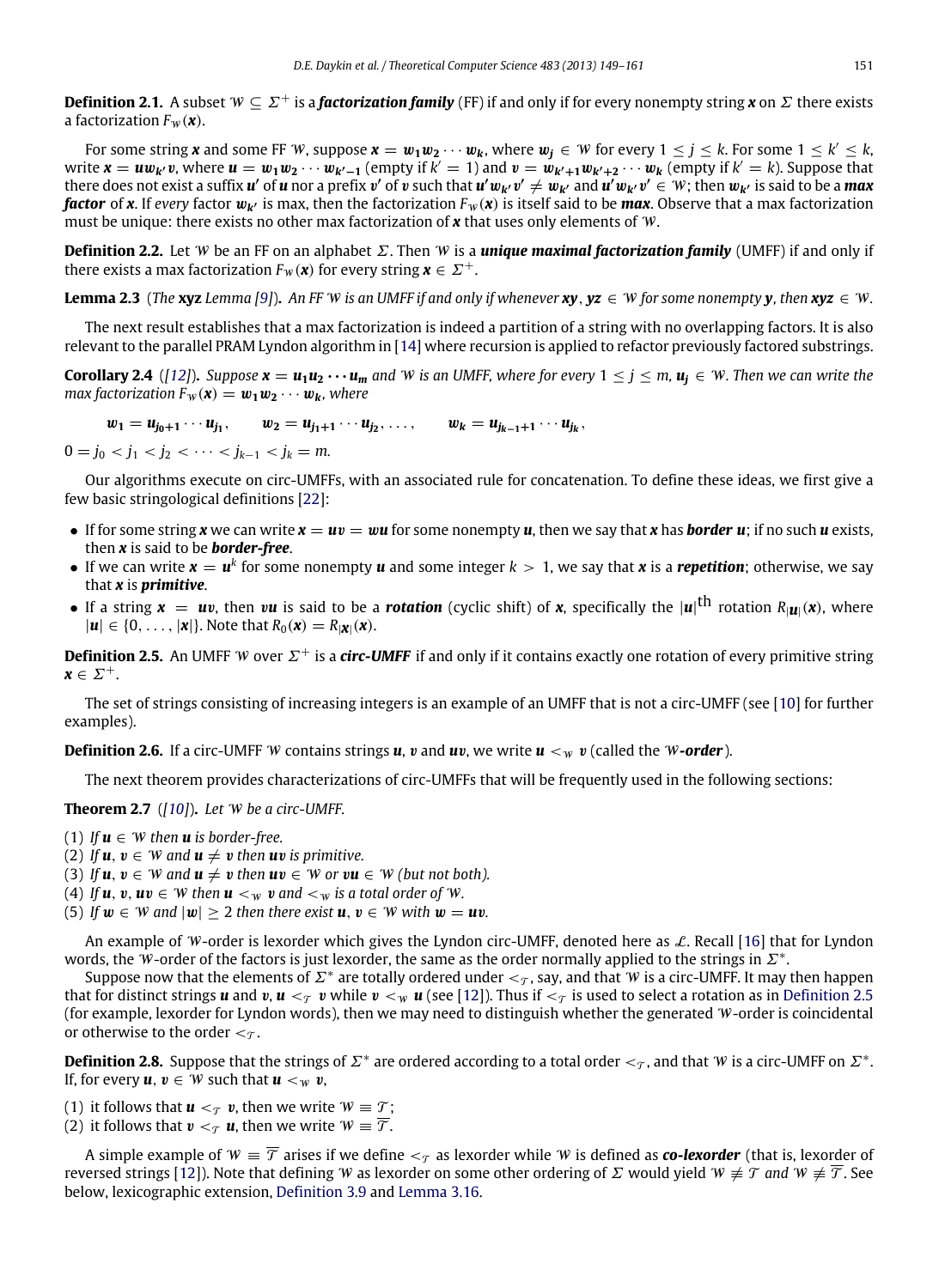The following result generalizes the Lyndon factorization theorem [\[4\]](#page-13-3) to circ-UMFFs, and is relevant to the algorithm of Section [5](#page-11-0) (*cf.* [Corollary](#page-3-2) [2.4\)](#page-3-2).

<span id="page-4-5"></span>**Theorem 2.9** ([\[12\]](#page-13-2)). Let W be a circ-UMFF and let  $x = u_1u_2 \cdots u_m$  with each  $u_i \in W$ . Then  $F_w(x) = u_1u_2 \cdots u_m$  if and only if

 $u_1 \geq w$   $u_2 \geq w$   $\cdots \geq w$   $u_m$ .

The factors in a circ-UMFF exhibit nested structural properties:

<span id="page-4-7"></span>**Lemma 2.10** ([\[10\]](#page-13-1)). Suppose that **w** is an element of a circ-UMFF W. If  $u_1, u_2, \ldots, u_{k_1}$  are all the proper prefixes of **w** in *increasing order of length that belong to* W*, and if* v**1**, v**2**, . . . , v*<sup>k</sup>***<sup>2</sup>** *are all the proper suffixes of* w *in decreasing order of length that belong to* W*, then*

 $u_1 <_{\mathcal{W}} u_2 <_{\mathcal{W}} \cdots <_{\mathcal{W}} u_{k_1} <_{\mathcal{W}} w <_{\mathcal{W}} v_1 <_{\mathcal{W}} v_2 <_{\mathcal{W}} \cdots <_{\mathcal{W}} v_{k_2}$ .

On the other hand, consider the variation in ordering that may occur in circ-UMFFs:

<span id="page-4-1"></span>**Lemma 2.11** ([\[12\]](#page-13-2)). Let W be a circ-UMFF and suppose  $xy, yz \in W$  for nonempty  $x, y, z$  (hence  $x \neq z$ ). Then  $xyz \in W$ . *xyyz* ∈ W*, and*

(1)  $xy < w$ *xyz*  $\lt w$ *yz*; (2)  $xy < w$  *xyyz*  $\lt w$  *yz*;

(3) *either xyyzxyz*  $\in$  *W* or *xyzxyyz*  $\in$  *W* (but not both).

The case *xyyz*  $\lt_\mathbf{w}$  *xyz* of [Lemma](#page-4-1) [2.11\(](#page-4-1)3) occurs for the Lyndon circ-UMFF based on lexicographic ordering [\[12\]](#page-13-2). As we shall see at the end of Section [3,](#page-4-0) the other choice in [Lemma](#page-4-1) [2.11\(](#page-4-1)3),  $xyz <_w xyyz$ , arises in the *V*-order circ-UMFF, in which moreover both choices actually occur.

In [\[12\]](#page-13-2) we introduced Flight Deck and Acrobat circ-UMFFs, and in this paper we are working with the former:

<span id="page-4-6"></span>**Definition 2.12.** A circ-UMFF W is said to be *type Flight Deck* if and only if  $w[1 \dots n] \in W$  implies that for every  $1 \le i \le n$ ,  $w[1] <_{w} w[i]$ .

## <span id="page-4-0"></span>**3. Combinatorics of** *V***-order**

We begin with the definition for totally ordering a set of strings according to *V*-order, followed first by some preliminary lemmas and then by the definition of *V*-order factors called *V*-words. Hence in this section W-order is denoted as V-order. (See [\[8,](#page-13-16)[9\]](#page-13-0) for related results and discussion on *V*-order and *V*-words; see [\[6\]](#page-13-15) for an order equivalent to *V*-order due to Strehl and Winkelmann.)

Let  $\Sigma$  be a totally ordered alphabet, and let  $u = u_1u_2...u_n$  be a string over  $\Sigma$ . Define  $h \in \{1,...,n\}$  by  $h = 1$ if  $u_1$  ≤  $u_2$  · · · ≤  $u_n$ ; otherwise, by the unique value such that  $u_{h-1}$  >  $u_h$  ≤  $u_{h+1}$  ≤  $u_{h+2}$  ≤ · · · ≤  $u_n$ . Let  $\mathbf{u}^* = \overline{u_1 u_2 \dots u_{h-1} u_{h+1} \dots u_n}$ , where the star \* indicates deletion of the "V" letter  $u_h$ . Write  $\mathbf{u}^{**}$  for  $(\cdots (\mathbf{u}^*)^* \cdots)^*$  with  $s\geq 0$  stars.<sup>[1](#page-4-2)</sup> Let  $\mu$ **u**  $=$   $max\{u_1,u_2,\ldots,u_n\}$ , say  $\mu$ **u**  $=$  g, and let  $k = \nu$ **u** be the number of occurrences of g in **u**. Then the sequence  $u, u^*, u^{2*}, \ldots$  ends  $g^k, \ldots, g^2, g^1, g^0 = \varepsilon$ . In the *star tree* each string  $u$  over  $\Sigma$  labels a vertex, and there is a directed edge from *u* to *u* ∗ , with ε as the root.

<span id="page-4-8"></span>**Definition 3.1.** We define *V*-order  $\prec$  between distinct strings *u*, *v*. First  $v \prec u$  if *v* is in the path *u*, *u*<sup>\*</sup>, *u*<sup>2\*</sup>, ..., *e*. If *u*, *v* are not in a path, there exist smallest s, t such that  $u^{(s+1)*} = v^{(\bar{t}+1)*}$ . Put  $c = u^{s*}$  and  $d = v^{t*}$ ; then  $c \neq d$  but  $|c| = |d| = m$ say. Let *j* be the greatest *i* in  $1 \le i \le m$  such that  $c[i] \ne d[i]$ . If  $c[i] \le d[i]$  in  $\Sigma$  then  $u \le v$ . Clearly  $\prec$  is a total order.

We will be ordering the rotations of a string in *V*-order ≺, illustrated by:

<span id="page-4-4"></span>**Example 3.2.** In *V*-order,  $a \prec b \prec ab \prec bbb \prec c \prec abc \prec abbc \prec cbc \prec bccb$ . For the rotations of *abbc*, we have  $cabb \prec bcab \prec bbca \prec abbc.$ 

In order to describe our combinatorial results we introduce the *V-form* of a string *x*, a unique representation of *x* defined as

<span id="page-4-3"></span>
$$
V_k(\mathbf{x}) = \mathbf{x} = \mathbf{x}_0 \mathbf{g} \mathbf{x}_1 \mathbf{g} \cdots \mathbf{x}_{k-1} \mathbf{g} \mathbf{x}_k, \tag{2}
$$

for possibly empty  $x_i$ ,  $i = 0, 1, \ldots, k$ , where *g* is the largest letter in **x**. (Thus we suppose that *g* occurs exactly *k* times.) Observe that if *g*<sup>1</sup> is the second largest letter in *x*, then V-form can be recursively (and independently) applied to each *x<sup>i</sup>* that includes  $g_1$  with frequency  $k_1 > 0$ :

 $V_{k_1}(\mathbf{x_i}) = \mathbf{x_{i,0}}g_1\mathbf{x_{i,1}} \cdots \mathbf{x_{i,k_1-1}}g_1\mathbf{x_{i,k_1}}.$ 

<span id="page-4-2"></span><sup>1</sup> Note that this star operator, as defined in [\[8](#page-13-16)[,9](#page-13-0)[,13\]](#page-13-21), is distinct from the Kleene star operator.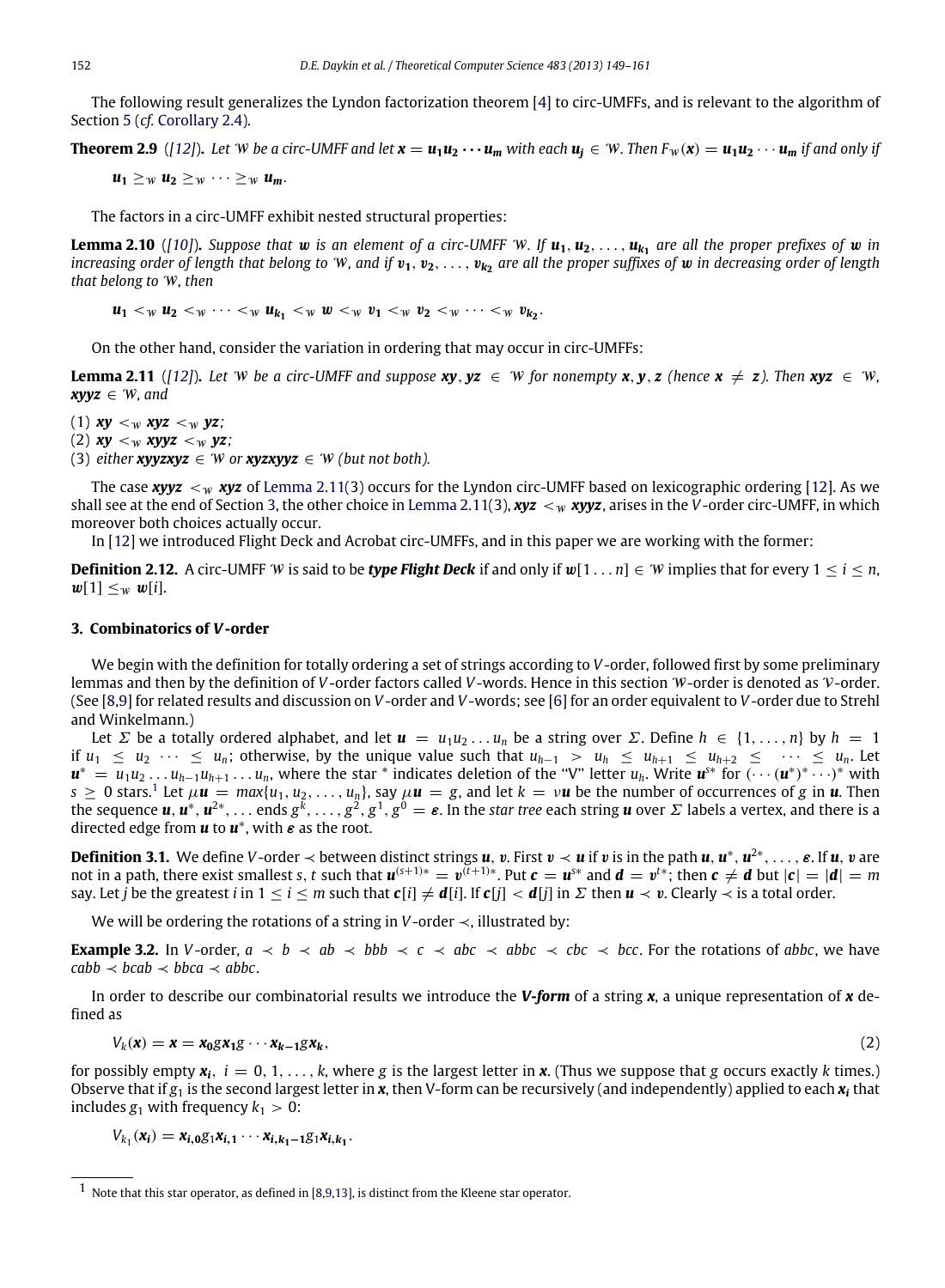We now clarify how the sequence  $u,u^*,u^{2*},\ldots$  ends  $g^k,\ldots,g^2,g^1,g^0\,=\,\pmb{\varepsilon}$  in the star tree. Denote by  $A^T(\pmb{x})$  the set of ancestors of *x* in the star tree, and by  $A_i(x)$  the *j*th ancestor,  $0 \leq j \leq |x|$  (the zeroth ancestor is *x* itself, the |*x*|th ancestor is the empty string  $\varepsilon$ ).

<span id="page-5-1"></span>**Lemma 3.3.** *If*  $V_k(x) = x_0 g x_1 g \cdots x_{k-1} g x_k$ , then

$$
A_{t_j}(\mathbf{x}) = \mathbf{x}_0^T g \mathbf{x}_1^T \cdots \mathbf{x}_{k-1}^T g \mathbf{x}_k^T,
$$

 $where \, j \in 0..k, t_j = |\mathbf{x_j}| + |\mathbf{x_{j+1}}| + \cdots + |\mathbf{x_k}|,$  and

$$
\mathbf{x}_h^T = \mathbf{x}_h \quad \text{for } 0 \le h < j, \\ = \varepsilon \quad \text{for } j \le h \le k.
$$

Thus  $A_{t_0}(\mathbf{x}) = g^k$ , while for  $j \geq 1$ ,  $A_{t_j}(\mathbf{x})$  has suffix  $g^{k-j+1}$  and  $A_{t_{j-1}}(\mathbf{x}) = A_{|\mathbf{X}_{j-1}|}(A_{t_j}(\mathbf{x})).$ 

Our interest is to uniquely factor a string by applying *V*-order rather than lexorder. The following lemma forms a basis for the design of the factorization algorithm in Section [5.](#page-11-0)

<span id="page-5-0"></span>**Lemma 3.4** (*[\[9\]](#page-13-0)*)**.** *Given distinct strings* v *and x with corresponding V-forms*

 $v = v_0 g_v v_1 g_v \cdots v_{i-1} g_v v_i, \qquad x = x_0 g_x x_1 g_x \cdots x_{k-1} g_x x_k,$ 

*let*  $h \in 0$ . max(*j*, *k*) denote the least integer such that  $v_h \neq x_h$ . Then  $v \prec x$  (respectively,  $v \succ x$ ) if and only if one of the following *conditions holds:*

(1)  $\mu \nu < \mu \kappa$  (respectively,  $\mu \nu > \mu \kappa$ );

(2)  $\mu \mathbf{v} = \mu \mathbf{x}$  and  $j < k$ , that is  $\nu \mathbf{v} < \nu \mathbf{x}$  (respectively,  $j > k$ );

(3)  $\mu v = \mu x$  and  $j = k$  and  $v_h \prec x_h$  (respectively,  $v_h \succ x_h$ ).

As remarked by a reviewer, this lemma leads directly to a simple recursive *O*(σ *n*)-time algorithm to compare two strings *v* and *x*, where  $\sigma = |\Sigma|$  and  $n = |v| + |\mathbf{x}|$ :

- 1. Scan *v* and *x* separately to determine their largest letters  $g_v$  and  $g_x$ , respectively, as well as corresponding frequencies  $j = \nu \mathbf{v}$  and  $k = \nu \mathbf{x}$ .
- 2. If  $g_v \neq g_x$  or  $j \neq k$ , then return "≺" or "≻" according to [Lemma](#page-5-0) [3.4\(](#page-5-0)1) & (2), and exit.
- 3. Scan *v* and *x* together to determine the least *h* such that  $v_h \neq x_h$ .

4. Set  $v \leftarrow v_h$ ,  $x \leftarrow x_h$  and goto (1).

The worst case  $O(n^2)$  for this algorithm would be achieved by strings such as  $v = n n - 1 \cdots 3$  2 and  $x = n n - 1 \cdots 3$  1 with  $\sigma = n$ .

The next lemma is an extension of [Lemma](#page-5-0) [3.4\(](#page-5-0)3). It provides the interesting insight that if  $v$  is any proper subsequence of **x**, then  $v \prec x$ , which of course is not the case for lexorder. (This is a property shared by the usual ordering of the integers, written in the usual way without leading zeros: any proper subsequence of an integer *i*, taken as an integer, is less than *i*.)

<span id="page-5-4"></span>**Lemma 3.5.** Given a string **x** of length n, let  $v = x[i_1]x[i_2]\cdots x[i_r]$  for  $1 \le i_1 < i_2 < \cdots < i_r$ ,  $0 \le r < n$ . Then  $v \prec x$ .

**Proof.** Write  $V_k(x)$  as in V-form equation [\(2\)](#page-4-3), and observe that if v includes *j* occurrences of *g*,  $0 \le j \le k$ , then v must have ancestor  $g^j$  in the star tree but no ancestor  $g^k$ . Thus in this case, from [Lemma](#page-5-0) [3.4\(](#page-5-0)2),  $\boldsymbol{v} \prec \boldsymbol{x}$ .

Suppose then that  $j = k$  and write  $V_k(v) = v_0 g v_1 g \cdots v_{k-1} g v_k$ , also in V-form [\(2\)](#page-4-3). Since  $|v| < |x|$ , it follows that there is some least integer  $k' \in 0..k$  such that  $|\hat{v}_{k'}| < |x_{k'}|$ , hence that v has ancestor

$$
A_{s_{k'}}(v) = \mathbf{x}_0^T g \mathbf{x}_1^T g \cdots \mathbf{x}_{k-1}^T g \mathbf{x}_k^T,
$$

where  $s_{k'} = |v_{k'}| + |v_{k'+1}| + \cdots + |v_k|$ , and

$$
\mathbf{x}_h^T = \mathbf{x}_h \quad \text{for } 0 \le h < k',
$$
\n
$$
= \varepsilon \quad \text{for } k' \le h \le k.
$$

Then  $A_{s_{\nu'}}(\bm{v})=zg^{k-k'}$  for some string  $\bm{z}$  that either is empty or has suffix g. On the other hand, we know from [Lemma](#page-5-1) [3.3](#page-5-1) *k* that *x* has ancestor

<span id="page-5-3"></span>
$$
A_{t_{k'}}(\mathbf{x}) = \mathbf{x}_0^T g \mathbf{x}_1^T g \cdots \mathbf{x}_{k-1}^T g \mathbf{x}_k^T,
$$
\n<sup>(4)</sup>

where  $t_{k'} = |\mathbf{x}_{k'}| + |\mathbf{x}_{k'+1}| + \cdots + |\mathbf{x}_k| > s_{k'}$ . Comparing [\(3\)](#page-5-2) and [\(4\)](#page-5-3), we see that  $A_{s_{k'}}(\mathbf{v}) = A_{t_{k'}}(\mathbf{x})$  is a common ancestor of v and x, whereas  $\overline{v} = A_{s_{k'}-|\boldsymbol{v_{k'}}|} = z v_{k'} g^{k-k'}$  and  $\overline{x} = A_{t_{k'}-|\boldsymbol{X_{k'}}|} = z x_{k'} g^{k-k'}$  are distinct. It follows from [Lemma](#page-5-0) [3.4\(](#page-5-0)3) that,  $v \prec x$  (with  $|v| < |x|$  and largest letter *g*) if and only if  $v_{k'} \prec x_{k'}$  (with  $|v_{k'}| < |x_{k'}|$  and largest letter  $g_1 < g$ ), and so to prove the lemma we need only consider the proper substrings  $v_{k'}$  and  $x_{k'}$ . We can therefore continue recursively, at each stage replacing v/*x*-strings by proper v/*x*-substrings in which every letter is less than the largest letter occurring in the preceding stage. Since *x* is finite, and since the v-substring is always shorter than the *x*-substring, it must at some stage be true that the occurrences of the current largest letter in the v-substring are fewer than its occurrences in the *x*-substring. Hence  $v \prec x$ , as required.  $\square$ 

<span id="page-5-2"></span>,  $(3)$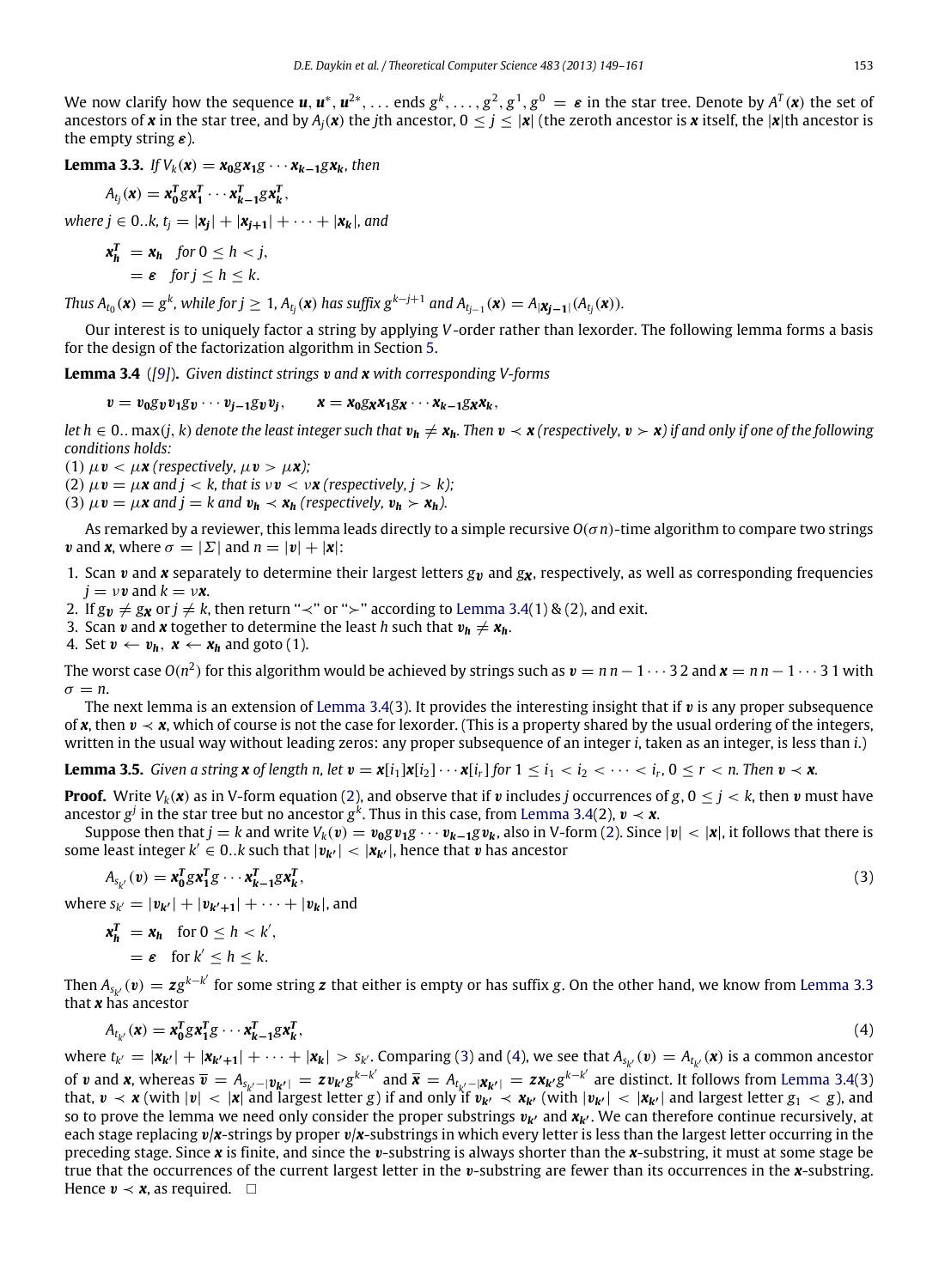Although for strings  $u \prec v$  and w, it does not follow that  $uw \prec v$ , we can however extend to the right:

**Lemma 3.6.** *For any strings*  $u \lt v$  *and*  $w, u \lt v w$ *.* 

**Proof.** If  $w = \varepsilon$ , the result holds trivially; otherwise, applying [Lemma](#page-5-4) [3.5,](#page-5-4) we have  $u \prec v \prec vw$ .  $\Box$ 

We now introduce a natural analogue of Lyndon words, derived from *V*-order, which we call *V -words*.

**Definition 3.7** ([\[9\]](#page-13-0)). A string w over  $\Sigma$  is a *V-word* if it is the unique minimum in *V*-order  $\prec$  among the set of rotations of w.

Observe that the word *cabb* in [Example](#page-4-4) [3.2](#page-4-4) is a *V*-word; note also that a *V*-word cannot be a repetition. We give examples of *V*-words on the alphabet  $1 < 2 < 3 < 4$  that are not Lyndon words on the same ordering:

- <span id="page-6-3"></span>**Example 3.8.** (1) The *V*-ordering of all rotations of the string 13142 gives 42131 ≺ 14213 ≺ 31421 ≺ 13142 ≺ 21314. Hence 42131 is a *V*-word, while 13142 is a Lyndon word.
- (2) 3211312 and 44124232 are both *V*-words, while the corresponding Lyndon words are the rotations 1131232 and 12423244, respectively.

In order to describe the structure of *V*-words, we introduce the idea of *lexicographic extension LEX*(*F* ) based on a specified factorization *F* of strings.

<span id="page-6-0"></span>**Definition 3.9** (*Modified from [\[9\]](#page-13-0)*). Suppose that according to some factorization *F*, two strings  $u, v \in \Sigma^+$  are expressed in terms of nonempty factors:

 $u = u_1 u_2 \cdots u_m, \quad v = v_1 v_2 \cdots v_n.$ 

Then  $\mathbf{u} \prec_{IEX(F)} \mathbf{v}$  if and only if one of the following holds:

(1) **u** is a proper prefix of **v** (that is,  $u_i = v_i$  for  $1 \le i \le m < n$ ); or (2) for some *i* ∈ 1.. min(*m*, *n*),  $u_j = v_j$  for *j* = 1, 2, . . . , *i* − 1, and  $u_i \prec v_i$ .

Of course the choice of the order that is extended from lexorder can be varied: in [Definition](#page-6-0) [3.9](#page-6-0) we have used V-order ≺, but for this hybrid method, lexorder with co-lexorder or any other total order could be used instead. Also the definition depends absolutely on the choice of the factorization *F*; for example, if  $u = v = ab$ , but we perversely choose *F* such that  $u_1 = a, u_2 = b, v_1 = ab$ , then  $u \prec_{IFX(F)} v!$  In order to make the definition useful, we choose the factors associated with every x to be  $x_1, x_2, \ldots, x_k$  determined by writing x in its unique V-form [\(2\)](#page-4-3). The pairwise comparisons of [Definition](#page-6-0) [3.9](#page-6-0) are then restricted to rotations  $x_i x_{i+1} \cdots x_k x_1 \cdots x_{i-1}$ ,  $1 \le i \le k$ . In this case, we write LEX instead of LEX (F). Consequently, using the fact that  $x_i \le x_j$  implies  $gx_i \le gx_j$ , we can establish

<span id="page-6-1"></span>**Theorem 3.10** ([\[9\]](#page-13-0)). Let  $x \in \Sigma^+$ . Then x is a V-word if and only if its V-form [\(2\)](#page-4-3) has  $x_0 = \varepsilon$  with  $x_1x_2 \cdots x_k$  a Lyndon word *under lexicographic extension* ≺*LEX .*

An application of [Theorem](#page-6-1) [3.10](#page-6-1) and [Lemma](#page-3-3) [2.3](#page-3-3) yields the following result:

**Theorem 3.11** (*[\[9\]](#page-13-0)*)**.** *The set of V -words forms a circ-UMFF* V*.*

From now on we will denote the *V*-word circ-UMFF by V.

Notice that the *V*-form [\(2\)](#page-4-3) of a *V*-word *x* must, by the properties of *V*-order, begin with the largest letter *g* (over Σ) in *x*. Thus in [\(2\)](#page-4-3)  $x_0 = \varepsilon$ , and a *V*-word must take the form

<span id="page-6-2"></span>
$$
g\mathbf{x}_1\cdots g\mathbf{x}_{k-1}g\mathbf{x}_k. \tag{5}
$$

Accordingly the *k* rotations of [\(5\)](#page-6-2) (those commencing  $gx_1, gx_2, \ldots, gx_k$ ) are the only ones that need to be considered in order to determine the unique rotation of primitive *x* which is its *V*-word. Hence to test if a string w written as in [\(5\)](#page-6-2) is a *V*-word it suffices to check that  $x_1x_2 \cdots x_k$  is Lyndon under lex-extension. Further, if  $w_1w_2 \cdots w_m$  is any maximal factorization by *V*-words, then by [Theorem](#page-4-5) [2.9,](#page-4-5)  $w_1 \geq_V w_2 \geq_V \cdots \geq_V w_m$  while  $\mu w_1 \leq \mu w_2 \leq \cdots \leq \mu w_m$ . These observations suggest that Duval's classic Lyndon factorization algorithm [\[16\]](#page-13-4) can be modified into a *V*-word factorization algorithm in a fairly straightforward way, as we show later.

We can extend [Definition](#page-6-0) [3.9](#page-6-0) in an obvious way to any total order  $\tau$  , such that  $u_i\ll_\tau v_i$  means  $u_i$  comes before  $v_i$  in  $\tau$  , which in turn gives rise to a natural generalization of Lyndon words:

**Definition 3.12.** Let  $\mathcal{T}$  be a total order of  $\Sigma^*$  with the order relation  $\ll_{\mathcal{T}}$ . Then a string *x* in V-form with  $x_0 = \varepsilon$  is a **Hybrid** *Lyndon* if and only if it is Lyndon under lexicographic extension  $\ll_{\tau}$ .

Clearly, Hybrid Lyndons satisfy the **xyz** [Lemma](#page-3-3) [2.3,](#page-3-3) but applied now to prescribed substrings *u<sup>i</sup>* , v*j* . It follows that *V*-words are an instance of Hybrid Lyndons. Further, any Hybrid Lyndon of type Flight Deck can be factored using a modification of Duval's algorithm, subject to optimizations based on particular features of the given order  $\mathcal T$ . Observe further that regular Lyndon words are also Hybrid Lyndons since, as in [Theorem](#page-6-1) [3.10,](#page-6-1) we can ignore all instances of the first letter occurring in the string and compare the remaining substrings in lexorder. Moreover, we can lift the requirement that  $x_0 = \varepsilon$  and choose another letter (by property like smallest/largest, or by position) in the string as a marker to distinguish the *x<sup>i</sup>* .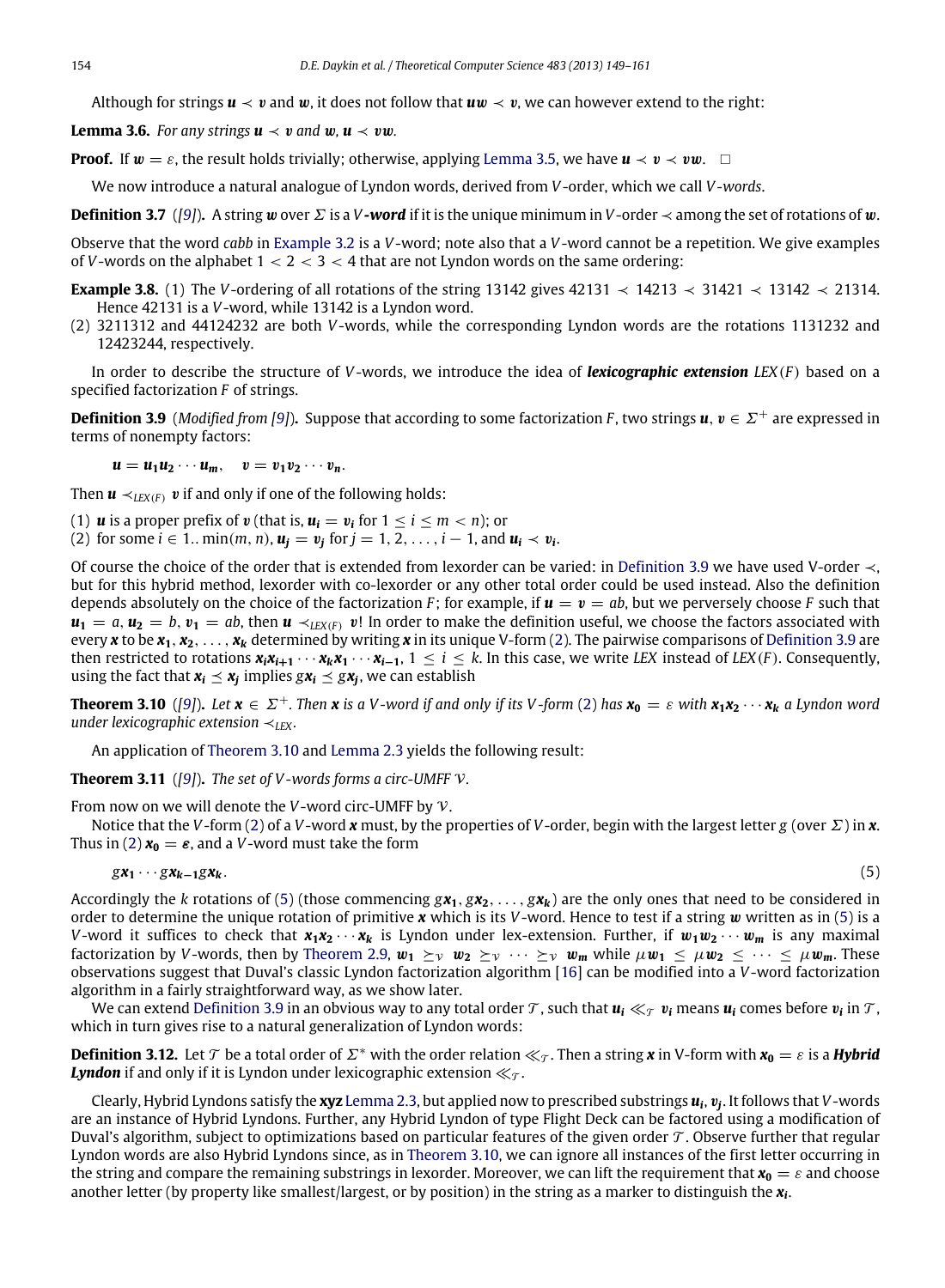With reference to [Definition](#page-4-6) [2.12,](#page-4-6) clearly the set of Lyndon words is type Flight Deck, and we now show that the set of *V*-words is also type Flight Deck but on an inverted alphabet.

**Lemma 3.13.** *The circ-UMFF* V *is type Flight Deck.*

**Proof.** Let  $w \in V$ , so that w is in *V*-form, with w[1] = *g*. Then *g* is maximal in w with respect to *V*-order (that is, in  $\Sigma$ ), but applying [Lemma](#page-5-0) [3.4\(](#page-5-0)1), *g* is minimal in *w* with respect to V-order.  $\Box$ 

Further, notice that the Flight Deck condition includes trivial cases where  $w[1 \dots n] \in W$  and, for every  $1 \le i \le n$ .  $w[1] < w$  w[i]; for instance, the Lyndon word *aedcb* and the *V*-word *eabcd*. These kinds of simple *V*-words will be called *V -letters*, which we assume to be of maximum length (for instance *eabcd* rather than the prefix *eab*). Note that similarly to the Lyndon method, a factorization algorithm can just sweep across *V*-letters looking for an instance of w[1].

We will now show that when a *V*-word is in the form of a *V*-letter, then the set of its rotations must be in *V*-order (see [Examples](#page-4-4) [3.2](#page-4-4) and [3.8\)](#page-6-3). But note that this property does not hold for the Lyndon circ-UMFF, as shown by the words *abc*, *acb*; nor is it the case for general *V*-words, as illustrated by 3132.

**Lemma 3.14.** Let w be a V-letter of length n. If  $r_i = R_i(w)$ ,  $i = 1, 2, \ldots, n$ , then  $r_1 > r_2 > \cdots > r_n = w$ .

**Proof.** Consider the rotations  $r_i$  and  $r_{i+1}$ . Since there is one maximal letter *g* in w, writing these in *V*-form yields  $r_i$  $x_{i,0}gx_{i,1}$  and  $r_{i+1} = x_{i+1,0}gx_{i+1,1}$ . Then [Lemma](#page-5-0) [3.4\(](#page-5-0)3) applies, and so we just need to compare  $x_{i,0}$  and  $x_{i+1,0}$  in V-order. By the rotation operation,  $x_{i+1,0}$  is a subsequence (suffix) of  $x_{i,0}$ , and hence [Lemma](#page-5-4) [3.5](#page-5-4) establishes that  $r_i > r_{i+1}$ .  $\Box$ 

The concept of *shuffling* Lyndon words – that is, interleaving their letters – was introduced in [\[19,](#page-13-5)[5\]](#page-13-22), where it was shown that the ordered shuffle of two Lyndon words of the same length is a Lyndon word. Subsequently this operation was considered for *V*-words in [\[9\]](#page-13-0), but not completed there, a problem to which we now return. We clarify that, whereas Lyndon shuffling interleaves letters, for *V*-words the *V -shuffle* is the process of interleaving *V*-letters. So we decompose a *V*-word which is in *V*-form into its *V*-letters; that is, strings of the form *gx<sup>i</sup>* .

<span id="page-7-1"></span>**Lemma 3.15.** Let  $v = gv_1g \cdots v_{k-1}gv_k$  and  $w = gw_1g \cdots w_{k-1}gw_k$  be V-words with  $v < v$  w. Then the ordered V-shuffle  $x = g v_1 g w_1 g v_2 g w_2 \cdots g v_k g w_k$  *is a V-word.* 

**Proof.** This follows from the Lyndon result, along with [Definition](#page-6-0) [3.9](#page-6-0) and [Theorem](#page-6-1) [3.10.](#page-6-1)  $\Box$ 

The Lyndon words  $l_1 = aab$  and  $l_2 = b$  with  $l_1 < l_2$  show the necessity for words to be the same length in the shuffle. We can translate this example into ordered *V*-words to also show this requirement for *V*-words:  $v =$  *cacacb* and  $w = cb$ . Similarly, consider the example from [\[9\]](#page-13-0),

 $v = 110110000, \quad w = 100010000, \quad v <_{V} w,$ 

whose *V*-shuffle is not a *V*-word. Writing

 $v = 1\varepsilon$  10 1 $\varepsilon$  10000,  $w = 1000$  10000

in terms of their *V*-letters, we can see that the number of *V*-letters is not the same, and so [Lemma](#page-7-1) [3.15](#page-7-1) does not apply to their *V*-shuffle.

With reference to [Definition](#page-3-4) [2.8,](#page-3-4) we now show that the order of V is in some cases the same as *V*-order while in other cases it is reversed. In particular, the alphabets are in opposite order.

<span id="page-7-0"></span>**Lemma 3.16.** *Suppose V*-order and *V* are defined over an alphabet  $\Sigma$ , with distinct  $v, w \in V$ .

(1) *If*  $\mu v < \mu w$ , then  $v < w$  and  $v > v w$ .

(2) If  $\mu v = \mu w$  and  $vv < vw$  then  $v \prec w$  and  $v < v w$  *if*  $vw$  *is a Hybrid Lyndon.* 

(3) *If*  $\mu v = \mu w$  *and*  $\nu v = \nu w$ *, and if*  $v \prec w$  *then*  $v \prec v$  *w.* 

**Proof.** (1) The *V*-order  $v \prec w$  comes from [Lemma](#page-5-0) [3.4\(](#page-5-0)1). From [Theorem](#page-3-5) [2.7\(](#page-3-5)2–3),  $vw$  is primitive and either  $v \prec v$  w or  $w <sub>v</sub>$  v. Consider all rotations of vw, and the associated *V*-form of every rotation,  $x_0gx_1g \cdots x_{k-1}gx_k$ . Suppose rotation  $R_r(vw) = r$  starts with  $\mu w$  and rotation  $R_{r'}(vw) = r'$  starts with a smaller letter. Then in their respective *V*-forms,  $r = \varepsilon g x_1 g \cdots x_{k-1} g x_k, r' = x'_0$ **0** *gx* ′  $\mathbf{y}_1' \mathbf{g} \cdots \mathbf{x}_l'$  $\int_{k-1}^{k} g x_k^{j}$  with  $x_0^{j}$  $\mathbf{v}'_{\mathbf{0}}\neq\mathbf{\varepsilon}$ , and so from [Lemma](#page-5-0) [3.4\(](#page-5-0)3) we have  $\mathbf{r}\prec\mathbf{r}'$ . So the minimum rotation of vw must start with  $\mu w$ , and similarly w starts with  $\mu w$ . Hence  $wv \in V$ , and [Definition](#page-3-6) [2.6](#page-3-6) applies. When v, w are single letters, we see that these two orders on  $\Sigma$  are opposite.

(2) The *V*-order  $v \prec w$  is [Lemma](#page-5-0) [3.4\(](#page-5-0)2). The order on *V* is determined by lex-extension, [Definition](#page-6-0) [3.9.](#page-6-0)

(3) This is [Lemma](#page-5-0) [3.4\(](#page-5-0)3) together with lex-extension, [Definition](#page-6-0) [3.9.](#page-6-0)  $\Box$ 

The pairs ( $v = 4142$ ,  $w = 43$ ) and ( $v = 4243$ ,  $w = 41$ ) illustrate the weak statement of [Lemma](#page-7-0) [3.16](#page-7-0) above. The following example demonstrates the difference between factoring a string into Lyndon words and into *V*-words.

**Example 3.17.** Let  $w = 33132421$ . Then the Lyndon factorization of w is  $3 \geq_{\ell} 3 \geq_{\ell} 13242 \geq_{\ell} 1$ , while the factorization of **w** into *V*-words is 33132  $>_{v}$  421.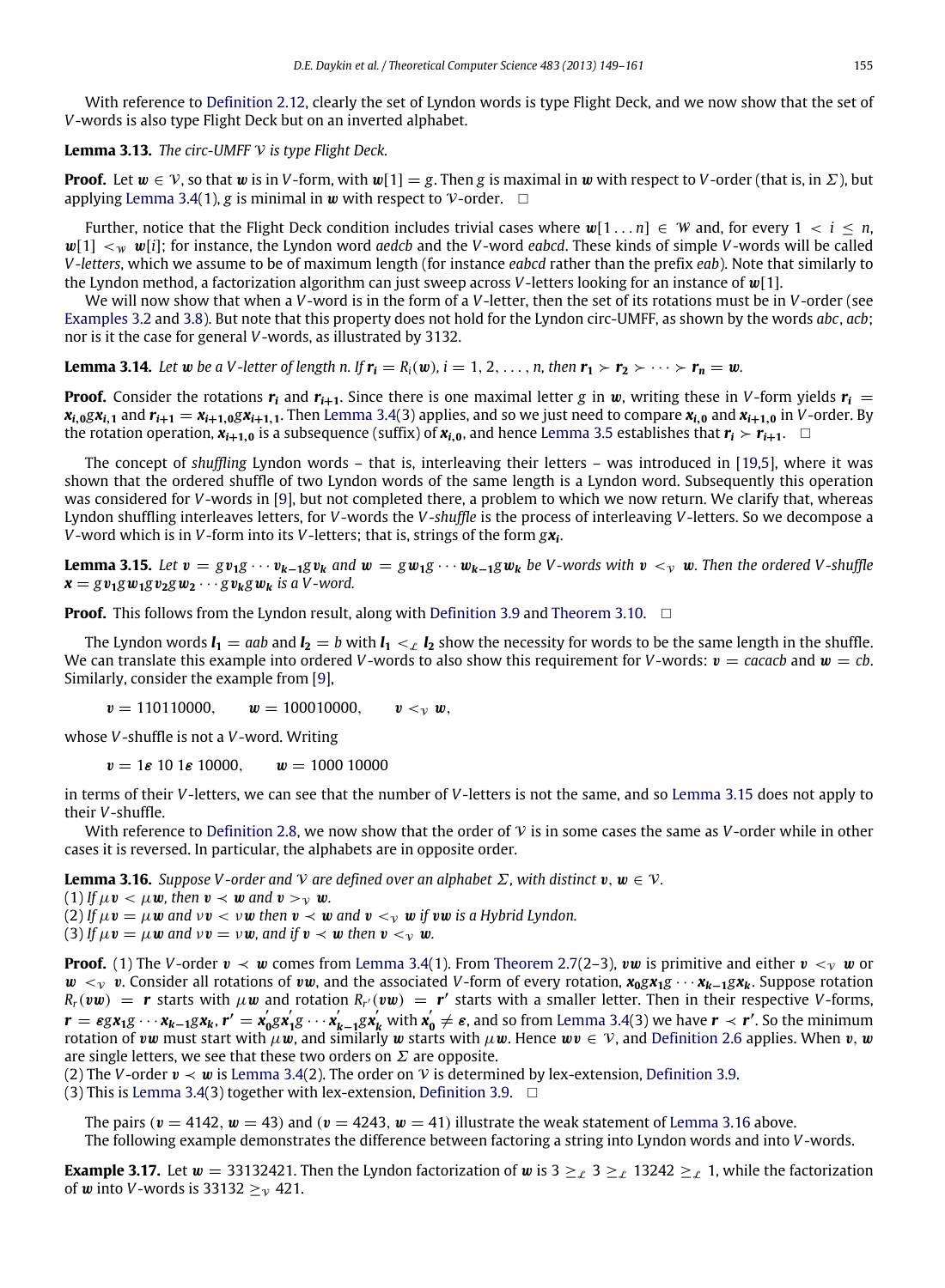Clearly, if  $\lambda\in\Sigma$  then the repetition  $\lambda^k$  factors into  $k$  factors  $\lambda\geq_W\lambda\geq_W\cdots\geq_W\lambda$  in any W-order. By contrast in the more general case, we establish distinctness of factorizations considered here. So for a string  $w$ , let  $L = L(w)$  be the Lyndon factorization of **w** and let  $V = V(w)$  be the *V*-word factorization of **w**.

<span id="page-8-0"></span>**Lemma 3.18.** *If a string* w on an ordered alphabet  $\Sigma$  contains at least two distinct letters, then  $L(\mathbf{w}) \neq V(\mathbf{w})$ .

**Proof.** By hypothesis, w has prefix  $w[1..k] = \lambda_1^{k-1} \lambda_2$  for some integer  $k > 1$  and letters  $\lambda_1$  and  $\lambda_2 \neq \lambda_1$  in  $\Sigma$ . If  $\lambda_1 < \lambda_2$  in  $Σ$ , then  $λ_1^{k-1}λ_2$  is a prefix of the first factor of w in *L*, while the first factor in *V* is  $λ_1$ . If on the other hand  $λ_1 > λ_2$  in  $Σ$ , then  $\lambda_1$  is the first factor of  $w$  in *L*, while the prefix of the first factor in *V* is  $\lambda_1^{k-1}\lambda_2$ .  $\Box$ 

An immediate consequence of this lemma is that for any pair of words  $(\ell, v), \ell \in \mathcal{L}, v \in \mathcal{V}$ , and not both single letters, it follows that  $\ell \neq v$ . For the particular case of a string that decomposes into a repetition of Lyndon words, the distinct partition into *V*-words consists (almost) of a cyclic shift of those Lyndon words:

**Lemma 3.19.** Let **w** be a string over  $\Sigma^+$  containing at least two distinct letters. Suppose that  $L(w) = V$ , where  $V \in L$  and  $j>1$ . Then  $V(\pmb{w})=V(\pmb{l_p})\pmb{v^k}V(\pmb{l_s})$ , where  $\pmb{v}\in\mathcal{V}$ , and  $V(\pmb{l_p}),V(\pmb{l_s})$  are the V-word factorizations of a proper prefix, suffix of  $\pmb{l}$ *respectively, and*  $k > 1$ *.* 

**Proof.** Let  $g = \mu$ **I**, then since *L* is a repetition (not equal to  $g^{j}$ ), **I** starts with some non-empty prefix **I'** where  $\mu$ **I'**  $< g$ . We now write  $w = l_1l_2\cdots l_j$  as a sequence of V-letters, namely  $l'g_1g_2\cdots g_t$ , where each  $g_i$  is a V-letter starting with g. Let  $x = g_1g_2\cdots g_h$  be the substring of V-letters such that  $g_h$  is in  $I_1$ , and  $g_{h+1}$  is in  $I_2$ . Then the non-empty suffix of  $g_h$ ,  $I'$ , is the prefix of  $I_2$ . Since the Lyndon word *l* is primitive, **x** is primitive. So let  $\pi$  be the rotation of  $\{1, 2, ..., h\}$  such that  $x^r=g_{\pi_1}g_{\pi_2}\cdots g_{\pi_h}$  is a maximal substring of  $w$  which satisfies lex-extension. Then  $w=x^r_{\rm s}(g_{\pi_1}g_{\pi_2}\cdots g_{\pi_h})^k x^r_p=x^r_{\rm s}v^k x^r_p$ where  $x_s^r$ ,  $x_p^r$  are the suffix, prefix of  $x^r$  respectively,  $x_p^rx_s^r=x^r$ , and  $x_s^rx_p^r=l$ . From [Lemma](#page-8-0) [3.18,](#page-8-0)  $l\neq v$ , so we then factor the non-empty  $\mathbf{x}_{s}^{r} = \mathbf{l}_{p}$ ,  $\mathbf{x}_{p}^{r} = \mathbf{l}_{s}$  in the obvious way, giving  $V(\mathbf{l}_{p})$ ,  $V(\mathbf{l}_{s})$ .

Using the above lemma, we see that the Lyndon factorization (113232) <sup>3</sup> has the following *V*-word decomposition:  $(1)(1)(323211)<sup>2</sup>(32)(32)$ . Naturally we get a reciprocal result if we start with a repetition of a *V*-word, and deduce a repetition of a Lyndon word with a similar factorization of a prefix and suffix of the *V*-word.

Alternatively, by considering the string  $w$  to be a *necklace*, that is a circular string, if  $L(w)~=~\vec{l'}$ , then trivially by [Lemma](#page-8-0) [3.18](#page-8-0) we have the distinct  $V(\boldsymbol{w}) = \boldsymbol{v}^{\boldsymbol{k}}$ .

One of the attractive features of lexorder is that if we have  $v < w$ , then we can always add a common prefix which does not alter the ordering, such as  $uv < uv$ . Also, for Lyndon words, if  $v <_x w$ , both with minimum letter not less than  $\lambda$ , then  $\lambda v <_{\mathcal{L}} \lambda w$ . We get a similar result for *V*-words, where we add a *V*-letter prefix:

**Lemma 3.20.** For any strings *u* and  $v \prec w$  defined on  $\Sigma$ , all with maximum letter less than g, g*u*  $\vee$ <sub>y</sub> g*u*w.

**Proof.** By [Theorem](#page-6-1) [3.10](#page-6-1) both *guv* and *guw* are *V*-words. The result is immediate from [Lemma](#page-5-1) [3.3](#page-5-1) for  $u = \varepsilon$ , and for  $v = \varepsilon$  it follows from the corresponding result for prefixes of general circ-UMFFs [\(Lemma](#page-4-7) [2.10](#page-4-7) or [Lemma](#page-5-4) [3.5\)](#page-5-4). It suffices therefore to show that  $uv \prec uw$  for nonempty *u* and *v*. The proof is by induction. Suppose first that *u* is a single letter  $\lambda < g$ , and consider the sequence of deletions in the star tree that yields a common ancestor *z* of λv and λw. Three outcomes are possible: *z* has prefix  $\mu > \lambda$ ,  $z = \varepsilon$ , and  $z$  has prefix  $\lambda$ . In the first of these cases, the prefix  $\lambda$  has been deleted on both upward paths (from  $\lambda v$  and from  $\lambda w$ ) in the star tree, and so therefore at some point  $\lambda$  was the strictly least letter (but not necessarily unique) remaining in each of the reduced strings. Thus apart from the deletion of  $\lambda$ , the deletions from  $\lambda v$  and  $\lambda w$  are the same as they would have been from v and w, and so  $\lambda v \prec \lambda w$ . Consider the second case. Since  $z = \varepsilon$ , the previous deletions were from strings consisting of single letters,  $\alpha$ ,  $\beta$  say, where distinct  $\alpha$ ,  $\beta$  are maximal letters in λv, λw respectively. Suppose that one of  $\alpha$ ,  $\beta$  is equal to  $\lambda$ , for otherwise the previous argument applies. If  $\beta = \lambda$ , then  $\alpha > \lambda$  contradicting  $v \prec w$ . If  $\alpha = \lambda$ , then  $\beta \ge \lambda$ , and due to distinctness,  $\alpha < \beta$  as required. In the third case,  $z = \lambda z^r$ , where  $z^r$  is the root for v and w, and therefore at the deciding positions on the two paths below the root, the same letters determine  $\lambda v \prec \lambda w$  that also determine  $v \prec w$ . Thus the lemma holds for a single letter  $\lambda$ .

Suppose now that the lemma holds for every prefix **u** of length  $\ell > 1$ , and consider a prefix **u** of length  $\ell + 1$ . Here there are two cases to consider: either the common ancestor  $z$  of  $\overline{u}v$  and  $\overline{u}w$  has prefix  $\overline{u}$ , or not. If so, then  $\overline{u}$  has played no role in the decision, and  $v \prec w \Longrightarrow \overline{u}v \prec \overline{u}w$ . If not, there exist ancestors  $u'v'$  and  $u''w'$  of  $\overline{u}v$  and  $\overline{u}w$ , respectively, such that  $|u'| = |u''| = \ell$ . In fact, since the first letter deleted from  $\bar{u}$  must be the same in both cases, we see moreover that  $u' = u''$ , and we can conclude therefore from the inductive assumption that  $u'v \prec u'w$ , hence that  $uv \prec uw$ , as required.  $□$ 

Naturally, known results for Lyndon words can also be considered for Hybrid Lyndon words. The following lemma shows a straightforward generalization of the statement that, if *p*, *s* are a proper prefix, suffix respectively of a Lyndon word *L*, then  $\bm{p} <_\mathcal{L} L <_\mathcal{L} \bm{s}.$  Note that in the Lyndon case we only require that  $\bm{p}$  is also Lyndon (*cf.* [Lemma](#page-4-7) [2.10\)](#page-4-7). $^2$  $^2$  Similarly, for V-words the prefix needs to consist of *V*-letters, but the suffix is unrestricted.

**Lemma 3.21.** Let  $w \in V$  where  $w = g x_1 g x_2 \cdots g x_k$  in V-form [\(5\)](#page-6-2). If  $p = g x_1 g x_2 \cdots g x_j$ ,  $1 \le j < k$ , and **s** is any proper suffix *of w*, then **p**  $\lt_{\mathcal{V}}$  *w*  $\lt_{\mathcal{V}}$  *s* and **pws**  $\in \mathcal{V}$ *.* 

<span id="page-8-1"></span><sup>2</sup> We apologize for the typo 'prefix' instead of 'suffix' prior to Lemma 2.5 in [\[12\]](#page-13-2).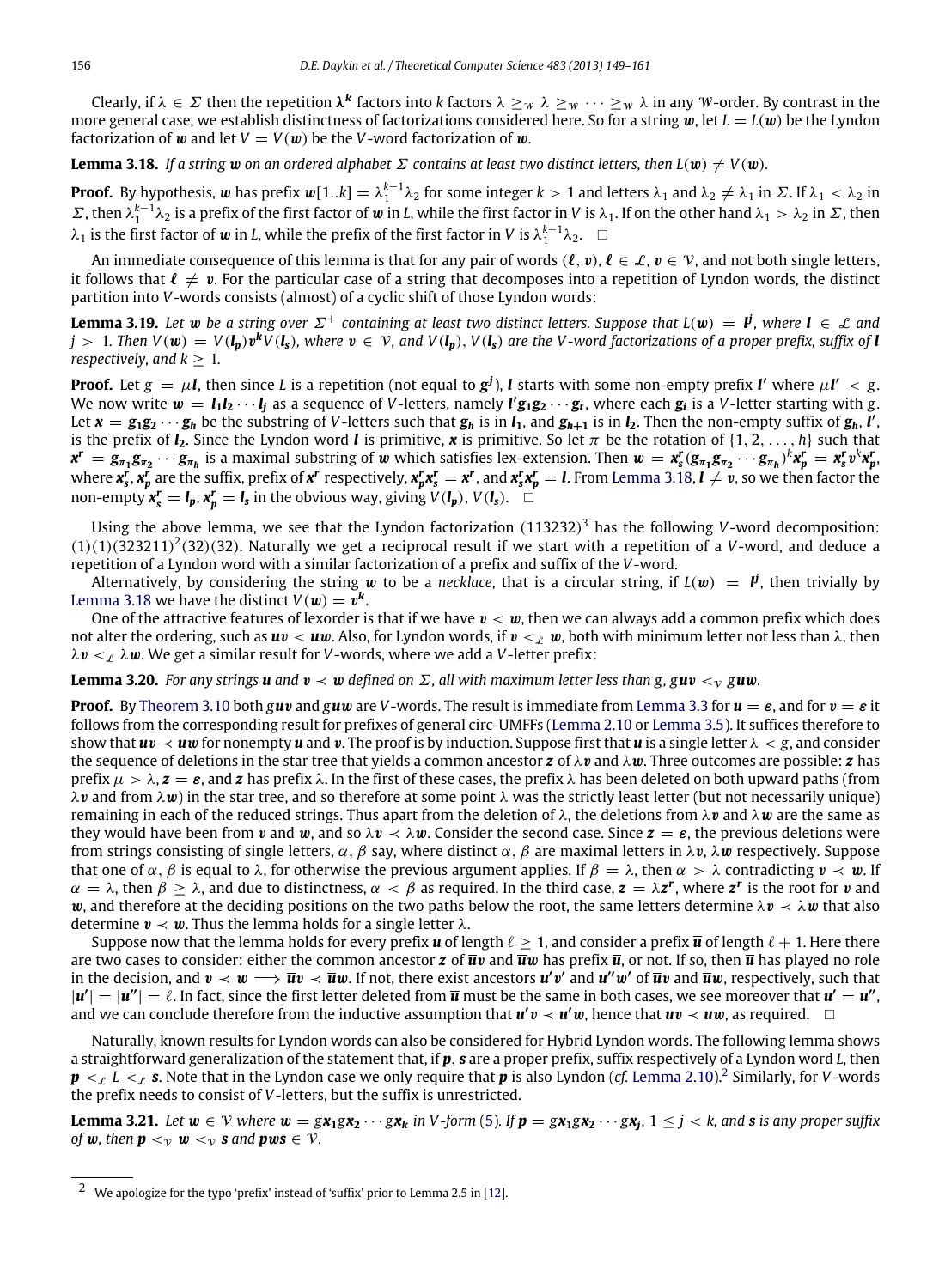**Proof.** The prefix case is immediate from [Theorem](#page-6-1) [3.10,](#page-6-1) Lyndon properties and [Definition](#page-3-6) [2.6.](#page-3-6) Similarly the suffix case is immediate if the suffix consists of *V*-letters; that is, it starts with the letter *g*. Otherwise, assume the suffix does not consist only of *V*-letters; that is,  $s = x_j^s g x_{j+1} \cdots g x_k$ , where  $1 \le j \le k$  and  $x_j^s$  is a proper suffix of  $x_j$ . Then  $ws =$  $g\bm{x_1}gx_2\cdots g\bm{x_k}\bm{x_j^s}gx_{j+1}\cdots g\bm{x_k}.$  To show that  $ws\in\mathcal{V}$ , we will consider its rotations, and use the property that if  $a,b,c$  are strings and  $\mathbf{a} \leq \mathbf{b}$ , then  $\mathbf{a} < \mathbf{b}$ c.

We need only consider rotations which start with g, so first compare  $ws$  with the row  $gx_kx_j^sgx_{j+1}\cdots gx_kgx_1gx_2\cdots gx_{k-1}.$ Consider the new substring  $x_k x_j^s$ . By Lyndon properties and lex-extension we have  $x_1 \prec x_k$ , and from [Lemma](#page-5-4) [3.5](#page-5-4) we have  $x_k \prec x_k x_j^s$ , hence  $x_1 \prec x_k x_j^s$  and so the row  $ws$  is smaller in V-order. Any other rotation of  $ws$  commences with a proper suffix of  $\dot{w}$  consisting of *V*-letters, and the result follows.  $\Box$ 

The example of the *V*-word  $x = 321312$ , and the *V*-letter prefix 321 and suffix 21312, shows that  $pws =$ 32132131221312 is a *V*-word. However, the prefixes 3213 or 32131, which are not *V*-letters, yield 3213321312 or 32131321312, neither of which are *V*-words.

We conclude this section by studying [Lemma](#page-4-1) [2.11](#page-4-1) for *V*-words, which yields a pseudo-partition of the circ-UMFF V (it is 'pseudo' as each part must contain every letter of the alphabet). From [Theorem](#page-3-5) [2.7\(](#page-3-5)5) we know that we can generally split any factor into two factors. In [\[12\]](#page-13-2) we described the structure of Lyndon words which yield a unique split: a *V*-word counterpart is 41424143. In contrast to factors with a unique split, [Lemma](#page-4-1) [2.11](#page-4-1) involves overlapping factors in the sense of [Lemma](#page-3-3) [2.3.](#page-3-3) Comparing [Lemma](#page-9-1) [3.22](#page-9-1) with [Lemma](#page-4-1) [2.11](#page-4-1) and its following commentary also shows that not all Lyndon results carry over to Hybrid Lyndons in a straightforward way.

<span id="page-9-1"></span>**Lemma 3.22.** *Let*  $xy, yz \in V$  *for some nonempty*  $x, y, z$ *.* (1) *If*  $x[1] = y[1]$  *then*  $xy < y$  *xyyz*  $\langle y \rangle$  *xyz*  $\langle y \rangle$  *yz.* (2) If  $x[1] < y$   $y[1]$  then  $xy < y$   $xyz < y$   $xyyz < y$   $yz$ .

**Proof.** First note that since they are the same length, neither *xyyzxyz* nor *xyzxyyz* can be in each other's paths in the star tree of *V*-order. From [Lemma](#page-4-1) [2.11,](#page-4-1) *xyz*, *xyyz*  $\in$  *V*, and since *y* is nonempty, we can apply [Theorem](#page-3-5) [2.7\(](#page-3-5)3), and consider when either *xyzxyyz* or *xyyzxyz* is a *V*-word.

(1) In view of [Lemma](#page-4-1) [2.11,](#page-4-1) we need only verify that *xyyz*  $\lt y$  *xyz*. We write *xyyzxyz* in suitable *V*-form ( $x_0 = \varepsilon$ ) where there are two cases, depending on whether or not the suffix *z* of *yz* starts with *g*. If *z* does start with *g*, then the *V*-form is given by

$$
w = g x_1 g x_2 \cdots g x_i (g y_1 g y_2 \cdots g y_j)^2 g z_1 g z_2 \cdots g z_k g x_1 g x_2 \cdots g x_i g y_1 g y_2 \cdots g y_j g z_1 g z_2 \cdots g z_k,
$$

where *i*, *j*,  $k \geq 1$ . It is required to show that *xyyzxyz*  $\prec$  *xyzxyyz*, so we compare w with the rotation

 $w^r = g\mathbf{x}_1 g\mathbf{x}_2 \cdots g\mathbf{x}_i g\mathbf{y}_1 g\mathbf{y}_2 \cdots g\mathbf{y}_j g\mathbf{z}_1 g\mathbf{z}_2 \cdots g\mathbf{z}_k g\mathbf{x}_1 g\mathbf{x}_2 \cdots g\mathbf{x}_i (g\mathbf{y}_1 g\mathbf{y}_2 \cdots g\mathbf{y}_j)^2 g\mathbf{z}_1 g\mathbf{z}_2 \cdots g\mathbf{z}_k.$ 

Using lex-extension ordering, since there is a common prefix **xy** in  $w$  and  $w^r$ , we compare the substrings  $gy_1gy_2\cdots gy_j$  and  $gz_1gz_2\cdots gz_k$ . Since  $yz \in V$ , by [Theorem](#page-3-5) [2.7\(](#page-3-5)1) it is border-free, hence  $gy_1gy_2\cdots gy_i \prec gz_1gz_2\cdots gz_k$ . Otherwise, if z does not contain the letter *g*, the comparison of the rows w and w<sup>r</sup> depends on the comparison of the substrings  $y_i \leq y_i z$ . In this case, since *z* is nonempty, we apply [Lemma](#page-5-4) [3.5,](#page-5-4) establishing that  $y_i$  ≺  $y_i$ *z*. Hence *xyyzxyz* satisfies the lex-extension [Theorem](#page-6-1) [3.10,](#page-6-1) as required.

(2) Here we need only verify that *xyz*  $\langle v \rangle$  *xyyz*. We know that  $x[1] = \mu(xyzxyyz) = \mu(xyzxyz)$ , and in particular  $\mu = x[1] < y$  y[1]. We write xyzxyyz in suitable V-form, that is,  $w = gx_1gx_2 \cdots gx_kyzgx_1gx_2 \cdots gx_kyyz$ ,  $i \ge 1$ . So we compare w with the rotation  $gx_1gx_2 \cdots gx_iyyzgx_1gx_2 \cdots gx_iyz$ . Applying [Lemma](#page-5-4) [3.5](#page-5-4) with nonempty y, we see that *x*<sub>i</sub>*yz* ≺ *x*<sub>i</sub>*yyz*, and similarly *xyzxyyz* satisfies the lex-extension [Theorem](#page-6-1) [3.10](#page-6-1) for this case also.

Recalling that the case  $x[1] > y$  *y*[1] is not possible in a Flight Deck circ-UMFF completes the proof.  $\Box$ 

**Example 3.23.** Let  $\Sigma = \{1 < 2 < 3 < \cdots\}$ , and so  $\{1 > \nu 2 > \nu 3 > \nu \cdots\}$ . (1) Let  $xy = 4142$  and  $yz = 4243$ , hence  $xyz = 414243$  and  $xyyz = 41424243$ , where  $xy$ ,  $yz$ ,  $xyz$ ,  $xyyz \in V$ . Then 4142  $\lt_V$  41424243  $\lt_V$  414243  $\lt_V$  4243. (2) Let  $xy = 4142$  and  $yz = 21$ , hence  $xyz = 41421$  and  $xyyz = 414221$ , where  $xy, yz, xyz, xyz \in V$ . Then 4142  $\langle \sqrt{0} \times 41421 \times \sqrt{0} \times 414221 \times \sqrt{0} \times 21.$ 

Notice that in [Lemma](#page-9-1) [3.22\(](#page-9-1)1) we have *xyyz*  $\lt y$  *xyz*, while Lemma 3.22(2) yields *xyz*  $\lt y$  *xyyz*, so the conditions on *x*[1], *y*[1] imply that it is not possible to apply the **xyz** [Lemma](#page-3-3) [2.3](#page-3-3) in such a way as to generate a bordered word. Hence we have a pseudo-partition of the **xyz** type strings in V.

# <span id="page-9-0"></span>**4. Linear string** ≺ **comparison**

In this section we describe a new algorithm for *V*-order ≺ comparison of finite strings in worst-case time linear in their lengths, thus asymptotically the same as comparison in lexorder. We suppose throughout that any string *x* is defined on a finite ordered alphabet  $\Sigma$  of size  $\sigma = |\Sigma|$ .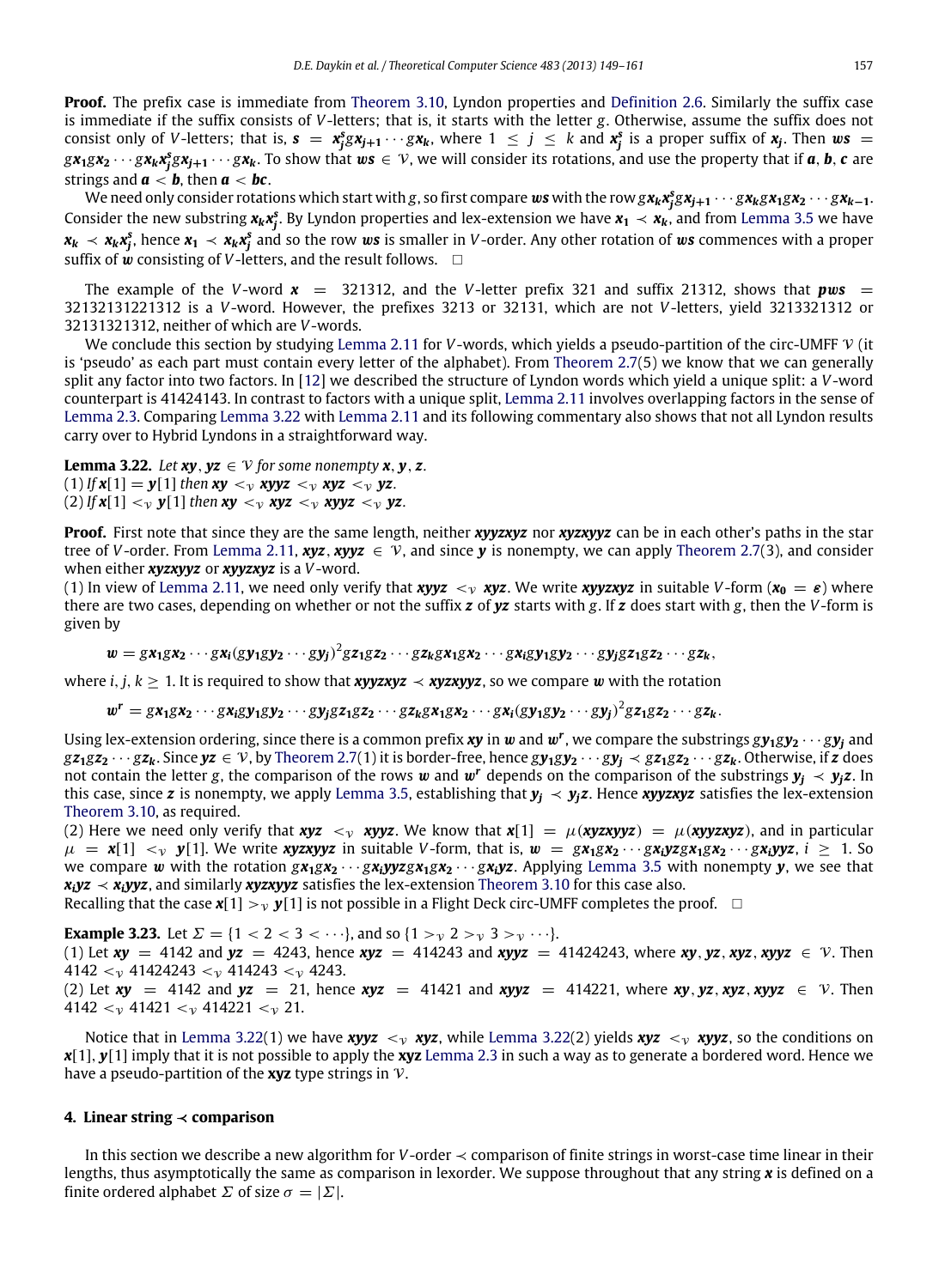<span id="page-10-0"></span>**—** *Left-extend the suffix of nondecreasing letters, then delete.* **—** *Position i is next right of the deleted position* δ*.* **function**  $delete(x, i) : x, i, \delta$  $prev \leftarrow \mathbf{x}[i].left$ **while**  $x[i] \cdot \lambda \geq x[prev] \cdot \lambda$  **do**  $i \leftarrow \text{prev}$ ;  $\text{prev} \leftarrow \textbf{x}[i].\text{left}$  $\delta \leftarrow i$ ;  $i \leftarrow \mathbf{x}[\delta]$ .*right*  $\mathbf{x}[i]$ .*left* ← *prev*;  $\mathbf{x}[prev]$ .*right* ← *i*  $\blacksquare$  **Perform**  $n_2 - n_1$  **successive deletions. function** *reduce*( $x_2$ ,  $n_2$ ,  $n_1$ ) :  $x_2$ ,  $i_2$  $i_2 \leftarrow n_2 + 1$ 

**for** *j* ← 1 **to**  $n_2 - n_1$  **do** 

 $(\mathbf{x}_2, i_2, \delta) \leftarrow$  *delete* $(\mathbf{x}_2, i_2)$ 

**Fig. 1.** Reduction of  $x_2$  to  $n_1$  letters.

In order to simplify the description of our algorithm, we suppose without loss of generality that the letters  $\lambda \in \Sigma$  are drawn from the first  $\sigma$  natural numbers. We represent strings  $x = x[1..n]$  using added sentinel positions  $x[0]$  and  $x[n+1]$ for processing convenience. At each position  $i \in 1..n$ , we define a triple  $(\lambda, left, right)$ , where  $\lambda$  is the letter at position *i*,  $left = i - 1$ , and *right* =  $i + 1$ ; for  $i = 0$ , ( $\lambda$ , *left*, *right*) = ( $\sigma + 1$ ,  $-1$ , 1) and for  $i = n + 1$ , ( $\lambda$ , *left*, *right*) = ( $\sigma + 1$ , *n*,  $n+2$ ). The elements of the triple at position *i* are denoted *x*[*i*].λ, *x*[*i*].*left*, and *x*[*i*].*right*. Thus we represent *x* as a linked list to facilitate the deletion of positions in *x* required to locate parent nodes in the star tree used to define *V*-order [\(Definition](#page-4-8) [3.1\)](#page-4-8). Note that the linked list operations consist of: comparison, reading and writing to list cells, which can be implemented in constant time.

We suppose that two unequal strings  $x_1$  and  $x_2$  are given, both defined on  $\Sigma$ , of lengths  $n_1 > 0$  and  $n_2 > n_1$  respectively. We describe a  $\Theta(n_2)$ -time algorithm to solve the following problem:

(P1) Determine whether  $x_1 \prec x_2$  or  $x_1 \succ x_2$ .

Recall that in order to compare two strings in *V*-order, it is necessary first to identify a common ancestor v (perhaps the empty string  $\varepsilon$ ) in the star tree, and then to compare the children of v. The common ancestor is found by performing iterated deletes in the given strings according to the following rule:

Delete the letter at the rightmost position  $i \in \{1, \ldots, n\}$  of **x** such that  $x[i] \le x[i+1]$  and  $x[i] \le x[i-1]$ . (Note that the sentinel positions 0 and  $n + 1$  ensure the correct application of this rule.)

Since no comparison can be made until  $x_2$  is reduced to the same length as  $x_1$ , we begin by performing  $n_2 - n_1$  deletions from *x***2**, as shown in [Fig.](#page-10-0) [1.](#page-10-0) Then we continue by performing single deletions from *both x***<sup>1</sup>** and *x***2**, checking at each step to determine whether or not the current deletion has made the reduced *x***<sup>1</sup>** equal to the reduced *x***2**. To facilitate this checking, we introduce the idea of the *longest matching suffix* (LMS): the longest suffix of the reduced *x***<sup>1</sup>** that matches a suffix of the reduced  $x_2$ . Of course LMS is a subsequence (possibly empty) of both  $x_1$  and  $x_2$ ; it is useful to identify the leftmost position in LMS as LMS-ℓ, and the position immediately to the left of LMS-ℓ as LMS-ℓℓ. Clearly, when LMS(*x***1**, *x***2**) equals the length of the reduced strings, the common ancestor of  $x_1$  and  $x_2$  in the star tree has been found ( $\varepsilon$  when LMS is empty). We make the following observations:

**Remark 4.1.** A position (not LMS- $\ell$ ) of  $x_1$  (respectively,  $x_2$ ) is deleted within LMS( $x_1$ ,  $x_2$ ) if and only if the corresponding position (also not LMS-ℓ) within *x***<sup>2</sup>** (respectively, *x***1**) is also deleted. In this case LMS cannot be extended to the left, but is reduced in length by one.

<span id="page-10-1"></span>**Remark 4.2.** LMS cannot be extended to the left if *either* LMS- $\ell$  is deleted in either  $x_1$  or  $x_2$  *or* positions left of LMS- $\ell\ell$  are deleted in both *x***<sup>1</sup>** and *x***2**. In the latter case, LMS is unchanged; in the former it is reduced in length by one.

<span id="page-10-2"></span>**Remark 4.3.** The LMS may possibly (but not necessarily) be extended to the left only if *either* LMS-ℓℓ is deleted in both *x***<sup>1</sup>** and  $x_2$  *or* LMS- $\ell\ell$  is deleted in  $x_1$  (respectively,  $x_2$ ) and a position left of LMS- $\ell\ell$  is deleted in  $x_2$  (respectively,  $x_1$ ).

These are the essential facts exploited in the function *prec* [\(Fig.](#page-11-1) [2\)](#page-11-1) that returns TRUE or FALSE depending on whether or not  $x_1 \prec x_2$ .

**Lemma 4.4.** *Procedure* prec *executes in time and space linear in* |*x***2**|*.*

**Proof.** We consider the efficiency of function *prec*. In terms of space, *prec* requires only three storage locations for each position in *x***<sup>1</sup>** and *x***2**, namely the triple (λ, *left*,*right*), in addition to constant space for variables and program storage; thus its space requirement is  $\Theta(n_1 + n_2) = \Theta(n_2)$ . To estimate time usage, first consider the function *delete*. This function may left-extend the current suffix of nondecreasing letters, but the deleted position is always at the left end of the suffix. It follows that over all the executions of *delete* (at most  $n_1 + n_2$  of them), each position in  $x_1$  and  $x_2$  is visited at most twice,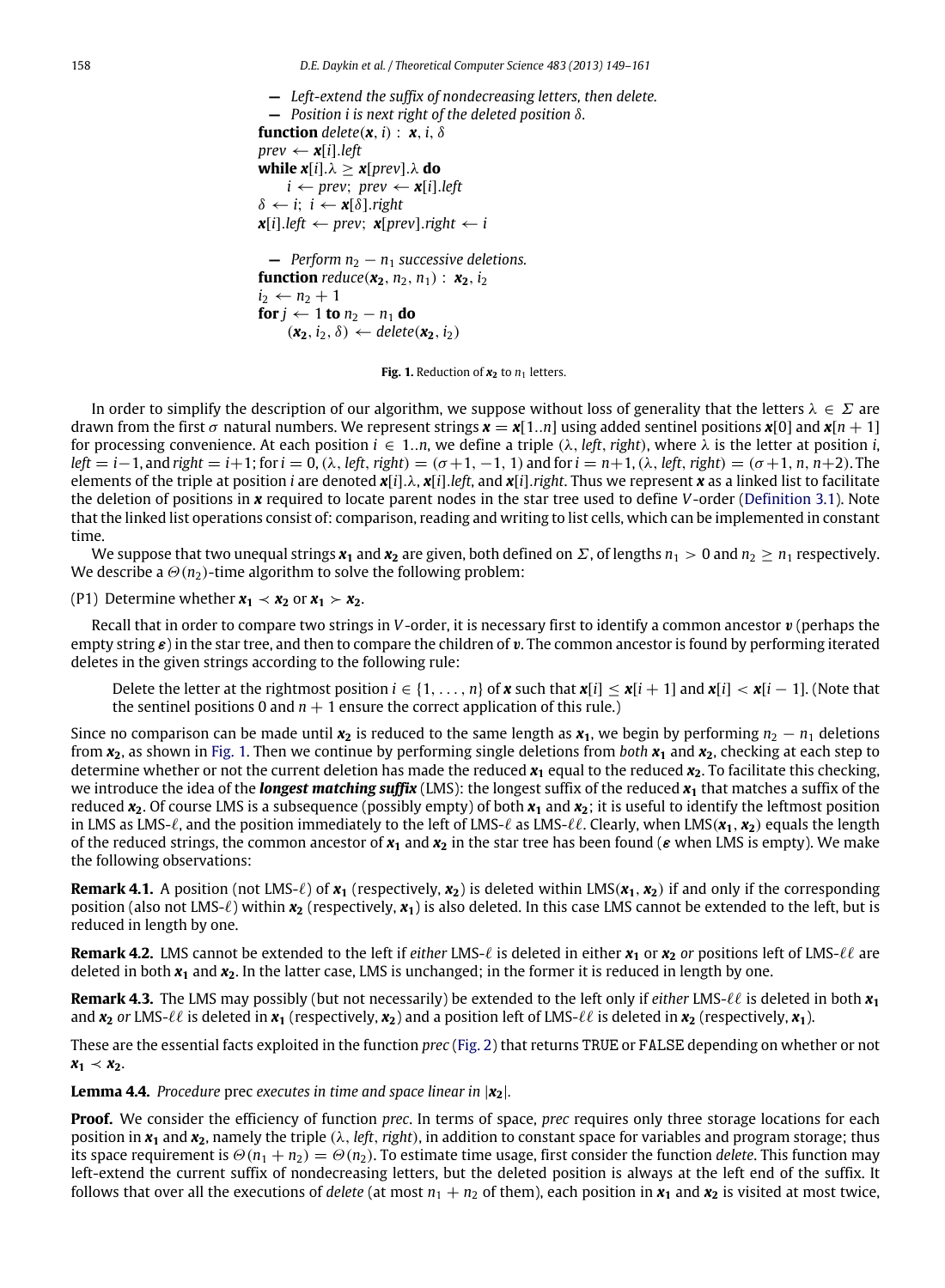<span id="page-11-1"></span> $\blacksquare$  *Recompute the positions*  $\ell_1, \ell_2$  *that define LMS-* $\ell$ *.* **function** LMS $(x_1, \ell_1, x_2, \ell_2)$ :  $\ell_1, \ell_2$  $i_1 \leftarrow \mathbf{x}_1[\ell_1].$ *left*;  $i_2 \leftarrow \mathbf{x}_2[\ell_2].$ *left* **while**  $x_1[i_1] \ldotp \lambda = x_2[i_2] \ldotp \lambda$  and  $i_1 > 0$  do  $i_1 \leftarrow x_1[i_1].$ *left*;  $i_2 \leftarrow x_2[i_2].$ *left* ℓ<sup>1</sup> ← *x***1**[*i*1].*right*; ℓ<sup>2</sup> ← *x***2**[*i*2].*right*  $\blacktriangleright$  *Determine whether or not*  $\mathbf{x}_1 \prec \mathbf{x}_2$ *.* **function**  $prec(\mathbf{x}_1, n_1, \mathbf{x}_2, n_2)$ : boolean  $(\mathbf{x}_2, i_2) \leftarrow \text{reduce}(\mathbf{x}_2, n_2, n_1)$  $(\ell_1, \ell_2) \leftarrow \text{LMS}(\mathbf{x}_1, n_1 + 1, \mathbf{x}_2, n_2 + 1)$  $\blacksquare$  *Since*  $x_1 \neq x_2$ ,  $x_1[\ell_1].$  left  $\blacksquare$  0 *implies that*  $x_1$  *lies* **—** *on the upward path from x***<sup>2</sup>** *in the star tree.* **if**  $x_1[\ell_1].$ *left* = 0 **then return** TRUE  $i_1 \leftarrow n_1 + 1$  **—** *i*<sub>2</sub> *already set by reduce*( $\mathbf{x}_2, n_2, n_1$ ) **repeat**  $(\mathbf{x}_1, i_1, \delta_1) \leftarrow$  *delete* $(\mathbf{x}_1, i_1); (\mathbf{x}_2, i_2, \delta_2) \leftarrow$  *delete* $(\mathbf{x}_2, i_2)$ **—** *[Remark](#page-10-1)* [4.2](#page-10-1)*: possibly* LMS*-*ℓ *was deleted in at least*  $\sim$  one of  $x_1, x_2$ ; if so, shift LMS- $\ell$  right in both  $x_1, x_2$ . **if**  $\delta_1 = \ell_1$  **or**  $\delta_2 = \ell_2$  **then** ℓ<sup>1</sup> ← *x***1**[ℓ1].*right*; ℓ<sup>2</sup> ← *x***2**[ℓ2].*right* **—** *[Remark](#page-10-2)* [4.3](#page-10-2)*: possibly* LMS*-*ℓℓ *was deleted in one* **—** *of x***1***, x***2***, while* LMS*-*ℓ *was not deleted in either.* **elsif**  $\ell_1 = i_1$  **or**  $\ell_2 = i_2$  **then**  $(\ell_1, \ell_2) \leftarrow \text{LMS}(\mathbf{x}_1, \ell_1, \mathbf{x}_2, \ell_2)$ **until**  $x_1[\ell_1].$ *left* = 0 − ( $x_1[\ell_1].$ left = 0 ⇔  $x_2[\ell_2].$ left = 0) **—** *V-order is determined by the lexorder of the last deleted letters.* **if**  $x_1[\delta_1] \cdot \lambda < x_2[\delta_2] \cdot \lambda$  **then return** TRUE **else return** FALSE

**Fig. 2.** Match the reduced  $x_1$  and  $x_2$  to compare  $x_1$  :  $x_2$ .

with constant-time processing corresponding to each visit. These visits comprise either the scanning of letters from right to left, or, while re-scanning from left to right, a deletion. (Any deletions within LMS are achieved by the function *delete* that updates the linked list in constant time.) Similarly, the calls to function LMS (at most  $n_1$  altogether) go from right to left without backtracking (although LMS- $\ell$  can be decremented), and so each position is visited at most twice, each with constant-time processing. We conclude that the time requirement for *prec* is  $\Theta(n_1 + n_2)$ ; that is, linear in the lengths of the compared strings.  $\square$ 

#### <span id="page-11-0"></span>**5. Lyndon-like factorization using** *V***-order**

In this section we describe an asymptotically optimal algorithm for Lyndon-like factorization using *V*-order. Using the basic structure of Duval's Lyndon factorization algorithm [\[16\]](#page-13-4) (while replacing letter by substring comparison), we implement efficiencies based on features specific to *V*-order [\(Lemma](#page-5-0) [3.4\)](#page-5-0), while also applying the fast function for ≺ string comparison of Section [4.](#page-9-0)

Thus, denoting by *VF* (*x*) the unique sequence of *V*-words of an input string *x* we have:

(P2) Given a nonempty string *x* on a finite ordered alphabet Σ, compute *VF* (*x*).

In order to compute *VF*( $x$ ), we need to identify the unique subset of *V*-words  $w_j$ ,  $j = 1, 2, ..., J$ , such that  $x =$  $w_1w_2 \cdots w_l$  and  $w_i \geq v w_{i+1}$  for every  $j \in \{1, \ldots, J-1\}$ , thus satisfying the necessary factorization criteria given by [Corollary](#page-3-2) [2.4](#page-3-2) and [Theorem](#page-4-5) [2.9.](#page-4-5) Observe too that when applying lex-extension [\(Definition](#page-6-0) [3.9\)](#page-6-0) to *V*-word Eq. [\(5\)](#page-6-2), for any comparison yielding  $x_i = \varepsilon$ ,  $\varepsilon$  is the least string in *V*-order (the root of the star tree).

[Fig.](#page-12-0) [3](#page-12-0) gives pseudocode for a linear-time algorithm VF to solve (P2), based on Duval's algorithm [\[16\]](#page-13-4) as presented in [\[22\]](#page-13-6). Algorithm VF essentially considers two adjacent substrings of *x*[1..*n*]: a left hand one *u* (that may be a repetition repeated *rep* times, and whose positions are tracked by *i*) of length *rep*  $\times \ell_1$  with a prefix of  $k_1$  *g*'s; and a right hand one *v* (tracked by *j*) of length ℓ<sup>2</sup> with a prefix of *k*<sup>2</sup> *g*'s. At each step of the algorithm *j* is incremented by one, and then tests are performed to determine whether as a result  $u^{rep}$  and v should be concatenated into a single V-word, or whether each of *rep* occurrences of *u* (and perhaps also v, if *g* has increased) should be output as the current *V*-word(s), or whether no decision can currently be taken. The variable *h* gives the rightmost position of the last *V*-word output (thus one less than the starting position of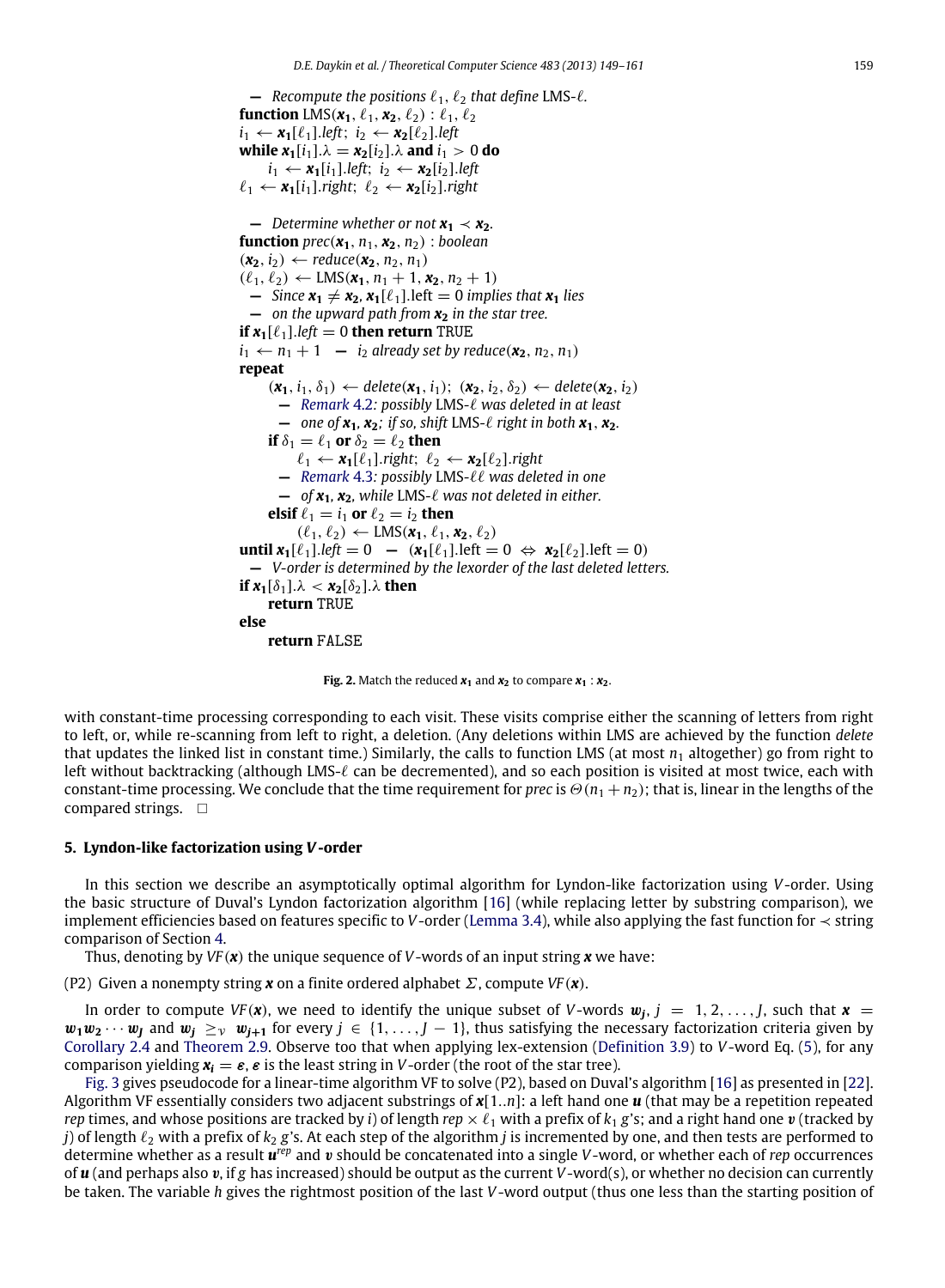<span id="page-12-0"></span>**procedure** *VF* (*x*) **—** *Given the input string x\$, output in ascending sequence the rightmost positions of every V -word in VF* (*x*)  $h \leftarrow 0$  – *the total length of VF already output* **while**  $h < n$  **do**  $-$  *continue as long as total VF*  $< n$ RESET **while**  $x[j] \leq g$  **do if**  $x[i] = x[i] = g$  **then —** *Extend the g-prefix of either u or* v*.* **if**  $j - i = k_1$  **then**  $k_1 \leftarrow k_1 + 1$ ;  $rep \leftarrow rep + 1$ ;  $\ell_1 \leftarrow \ell_1 + 1$ **else if**  $i - h \leq k_1$  **then**  $k_2 \leftarrow k_2 + 1$  $\ell_2 \leftarrow \ell_2 + 1; i \leftarrow i + 1$ **elsif**  $x[i] = g$  **then —** *The copy* v *of u truncated by a mismatched g : output*  $\boldsymbol{u}^{\text{rep}}$  and restart  $\boldsymbol{u} \leftarrow \boldsymbol{v}$ . **output** (*h*, *rep*,  $\ell_1$ ); RESET; *j* ← *j* − 1 **elsif**  $x[i] = g$  **then**  $\blacksquare$  **u** contains a mismatched g: if  $k_2 = 0$ , continue **u** *by incrementing*  $\ell_1$ ; otherwise, concatenate  $\boldsymbol{u} \leftarrow \boldsymbol{u}^{rep} \boldsymbol{v}$ . **if**  $j = k_1 + 1$  **then**  $\ell_1 \leftarrow k_1 + 1$ **else**  $\ell_1 \leftarrow (rep \times \ell_1) + 1$  $rep \leftarrow 1; i \leftarrow h + 1$ **if**  $k_2 > 0$  **then**  $\ell_1 \leftarrow \ell_1 + \ell_2$ ;  $k_2, \ell_2 \leftarrow 0$ **elsif**  $x[i] = x[i]$  **then —** *Corresponding non-g positions in u &* v *are equal.*  $\ell_2 \leftarrow \ell_2 + 1$ **if**  $\ell_2 = \ell_1$  **then**  $rep \leftarrow rep + 1$ ;  $k_2, \ell_2 \leftarrow 0$ ;  $i \leftarrow h + 1$ **else**  $i$  ←  $i$  + 1 **else —** *Unequal non-g positions: compare u & extended* v*.*  $j' \leftarrow j$ ; while  $x[j+1] < g$  do  $j \leftarrow j+1$  $-$  *If*  $u > v$ , output  $u^{rep}$ ; otherwise, concatenate  $u \leftarrow u^{rep}v$ . **if not**  $\text{prec}(\mathbf{x}[h+1..h+\ell_1], \ell_1, \mathbf{x}[j'-\ell_2..j], j-j'+\ell_2+1)$  then **output**  $(h, rep, \ell_1)$  $\ell_1$  ← *j* − *h*; *rep* ← 1;  $k_2$ ,  $\ell_2$  ← 0; *i* ← *h* + 1  $j \leftarrow j + 1$ **output**  $(h, rep, \ell_1)$ ; **output**  $(h, 1, \ell_2)$ 

**Fig. 3.** Compute the  $O(n)$  partition VF( $\boldsymbol{x}$ ).

*u rep*). VF invokes three other routines: the linear function *prec* of Section [4,](#page-9-0) an initialization procedure RESET:

$$
i \leftarrow h + 1; j \leftarrow h + 2; g \leftarrow \mathbf{x}[i]
$$
  

$$
k_1, \ell_1, rep \leftarrow 1; k_2, \ell_2 \leftarrow 0
$$

and a procedure **output** (*h*,*rep*, ℓ) that for ℓ > 0 outputs the rightmost positions *h* of V-word prefixes of *u rep*v (and updates the global variable *h*):

if 
$$
\ell > 0
$$
 then  
for  $i \leftarrow 1$  to rep do  
 $h \leftarrow h + \ell$ ; output h

For processing convenience, the input string to procedure VF is actually *x*\$, where \$ is a sentinel letter greater than any letter of  $\Sigma$  (chosen to be  $\sigma + 1$  in Section [4\)](#page-9-0).

**Lemma 5.1.** *Procedure* VF(*x*) *executes correctly in time and space linear in* |*x*|*.*

**Proof.** Analogous to Lyndon factorization, *V*-word factorization maintains current candidates for factors (corresponding to the current maximum letter  $g$ ) in the form  $\mathbf{u}^{rep}$  v, subject to the following rules:

- $\boldsymbol{u} = g^{k_1} \boldsymbol{u}'$ , where  $\boldsymbol{u}'$  contains no letter  $\lambda > g$  and no substring  $g^k, k \geq k_1$ ;
- $\bullet \;\; \pmb{v} = \bar{g}^{k_2}, \, 0 \leq k_2 < k_1, \, \text{or} \; \pmb{v} = g^{k_1} \pmb{v}'$ , where  $\bar{\pmb{v}'}$  is a proper prefix of  $\pmb{u}'$ ;
- if it becomes true that  $v' = u'$ , set  $rep \leftarrow rep + 1, v \leftarrow \varepsilon$ .